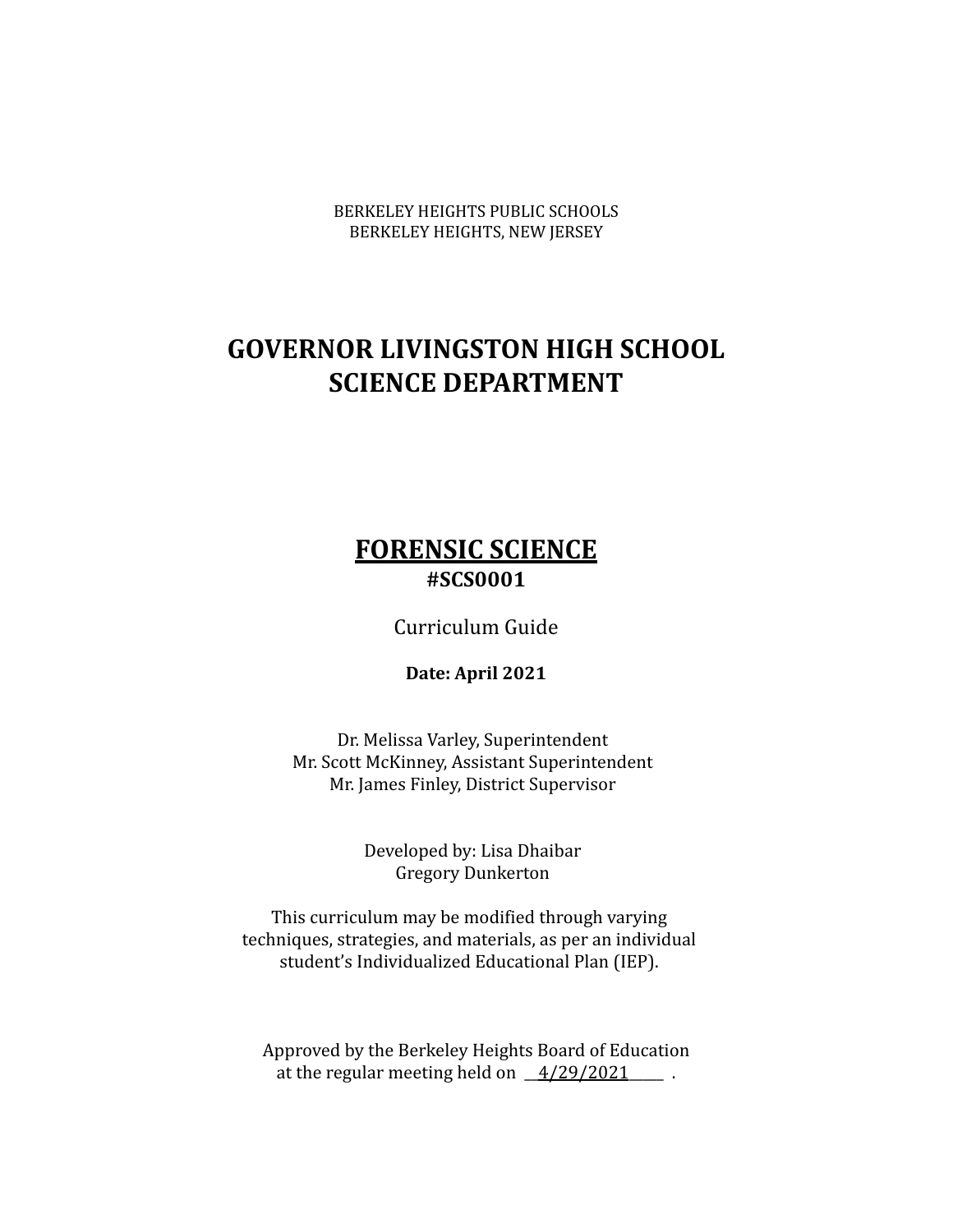### **VISION STATEMENT**

The science curriculum aims to provide students with authentic and enriching experiences that enhance critical thinking and problem solving skills. Students gain a deeper understanding and appreciation of science and are exposed to real-world technologies. Students are challenged to analyze and evaluate data, construct new ideas, develop arguments and explanations, and apply concepts through engineering tasks.

To achieve this, the curriculum guides are based on the model science curriculum developed by New Jersey Department of Education and are aligned to the Next Generation Science Standards. The Next Generation Science Standards were created based on the work done by the National Research Council and summarized in their publication, *A Framework for K-12 Science Education (NRC, 2011).* The work shifts the focus of science education towards the development of overarching enduring concepts and emphasizes the process of science. The standards are no longer isolated components but rather a three dimensional approach to teaching that focuses equally on *Disciplinary Core Ideas*, *Science and Engineering Practices,* and *Crosscutting Concepts*.

*Disciplinary Core Ideas* have the power to focus K–12 science curriculum, instruction, and assessments on the most important aspects of science. These core ideas:

- Have broad importance across multiple sciences or engineering disciplines or be a key organizing concept of a single discipline;
- Provide a key tool for understanding or investigating more complex ideas and solving problems;
- Relate to the interests and life experiences of students or be connected to societal or personal concerns that require scientific or technological knowledge;
- Are teachable and learnable over multiple grades at increasing levels of depth and sophistication.

The *Science and Engineering Practices* describe behaviors that scientists engage in as they investigate and build models about the natural world. Additionally, they emphasize the key set of engineering practices that engineers use as they design and build models and systems. Scientific investigation requires not only skill but also knowledge that is specific to each practice.

*Crosscutting Concepts* have application across all domains of science. As such, they are a way of linking the different domains of science. They include patterns; cause and effect; scale, proportion, and quantity; systems and system models; energy and matter; structure and function; and stability and change. These concepts need to be made explicit for students because they provide an organizational schema for interrelating knowledge from various science fields into a coherent and scientifically based view of the world (NSTA, 2014).

Throughout the curriculum, engineering tasks have been embedded, which engage students in the design cycle, encourage the development of 21st century skills, and incorporate college and career ready practices.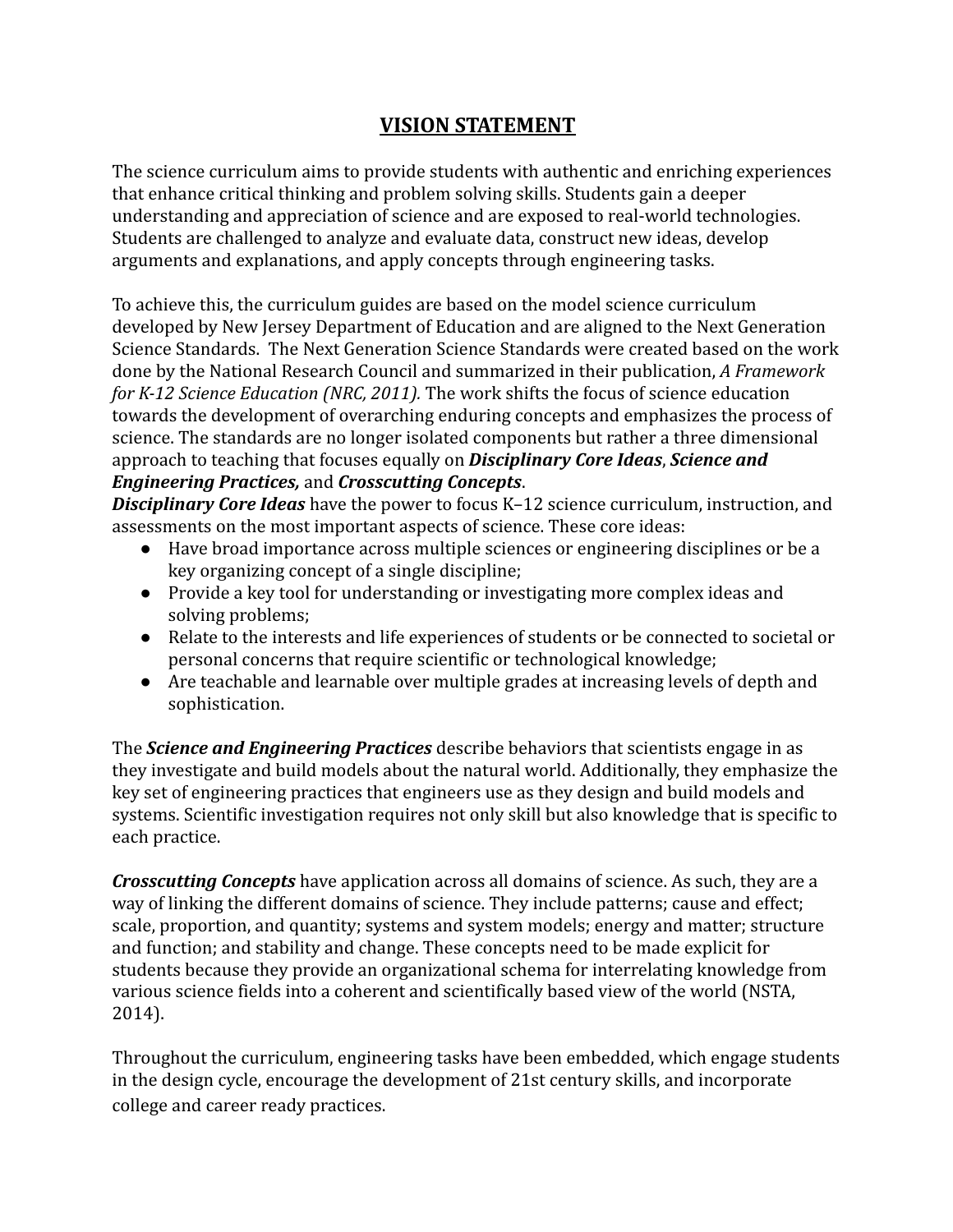### **MISSION STATEMENT**

The philosophy of this program is to develop scientifically literate individuals, who through this course will gain an appreciation of the scientific inquiry and methods used in assessing a crime scene, understand the history behind those methods and techniques, be aware of current trends in evaluating evidence, and recognize that in its broadest sense, forensic science is the application of science to law.

Topics to be covered in this course include understanding the goals and limitations of forensic science, identification and individualization of fingerprints, handwriting and footwear, ballistics with glass analysis, hair and fiber analysis, blood spatter analysis, comparative anthropology, identification and individualization of tool marks, the profiling process, and the relevance of DNA as evidence.

As a result of studying forensic science, students should recognize that scientific practices and processes are an integral part of criminal investigations. Students should also realize that the contributions of current technology and research are invaluable in an ever-changing field. In addition, students will learn the difference between identification and individualization by learning and using the skills of evaluation.

Students enrolled in forensic science will be expected to work both independently and cooperatively, think creatively, formulate questions based on their understanding, reason logically and critically, arrive at reasonable conclusions, demonstrate the skills they have learned through the completion of labs and demonstrations, share information with classmates through written and oral presentations, use equipment and technology the way it was intended and designed to be used, and use clues to solve a "mock" crime.

Students will demonstrate competency in the New Jersey Student Learning Standards, as evidenced by a passing grade on the multiple cumulative assessments, throughout the course. Forensic Science is intended for  $11<sup>th</sup>$  and  $12<sup>th</sup>$  grade students. Two point five (2.5) credits are given for successful completion of this course.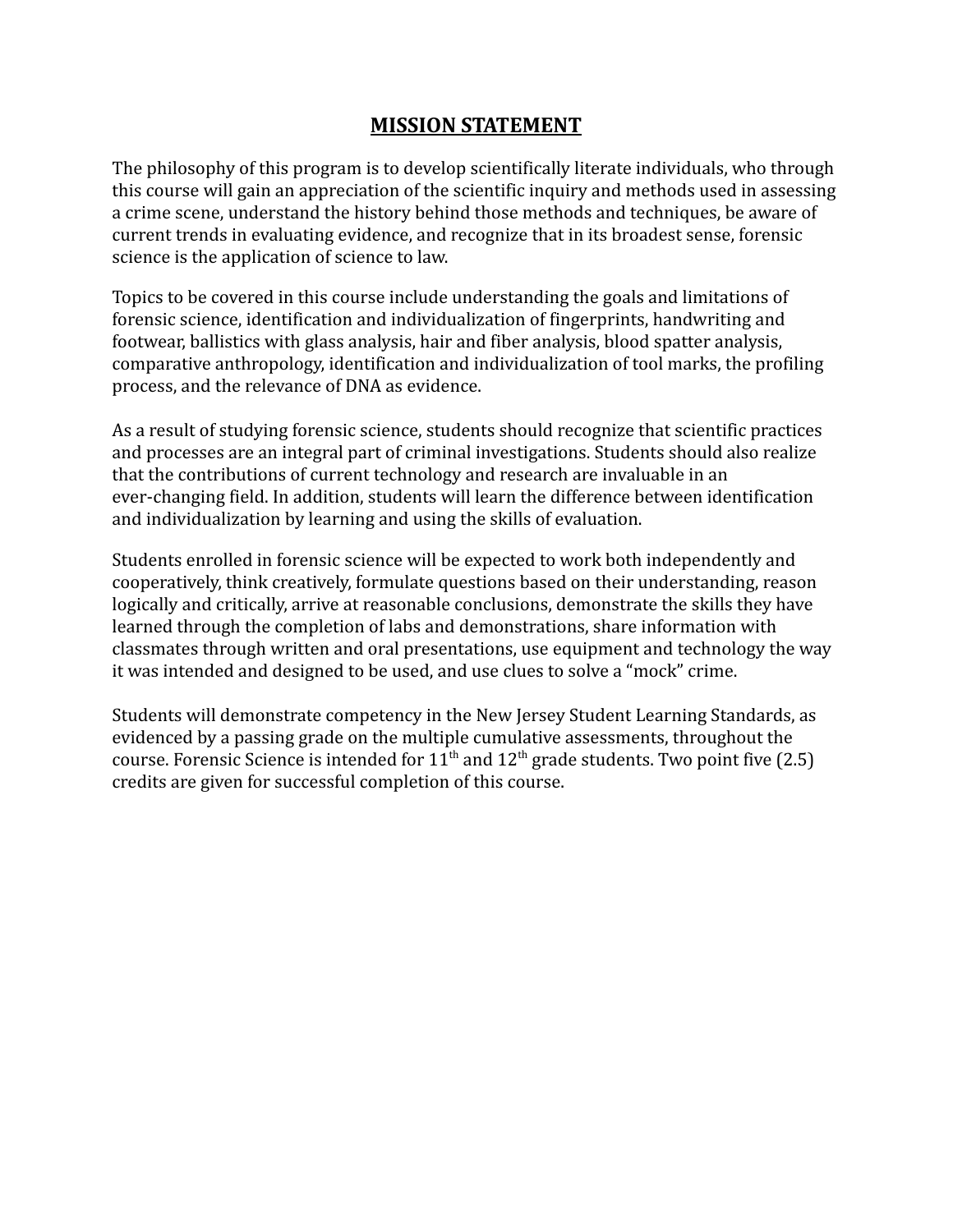### **COURSE PROFICIENCIES**

#### **COURSE OBJECTIVES**

The Forensics curriculum consists of six units (and 5 other optional units) reflective of the [NJDOE Model Curriculum](http://www.state.nj.us/education/modelcurriculum/sci/). Each unit is structured to emphasize a three dimensional learning environment and therefore incorporates science and engineering processes, disciplinary core ideas, and crosscutting concepts. The standards, which encompass these three components, are addressed throughout these units are presented below and sorted based on domain.

#### LS: Life Science

LS1: From Molecules to Organisms: Structures and Processes

- $\bullet$  HS-LS1-1
- $\bullet$  HS-LS1-1

LS2: Ecosystems: Interactions, Energy, and Dynamics

- HS-LS2-8
- LS3: Heredity: Inheritance and Variation of Traits
	- $\bullet$  HS-LS3-1
	- $\bullet$  HS-LS3-3

LS4: Biological Evolution: Unity and Diversity

 $\bullet$  HS-LS4-1

PS: Physical Science

PS2: Motion and Stability: Forces and Interactions

- HS-PS2-1
- $\bullet$  HS-PS2-2

#### ETS: Engineering, Technology and the Application of Science

ETS1: Engineering Design

- HS-ETS1-1
- HS-ETS1-2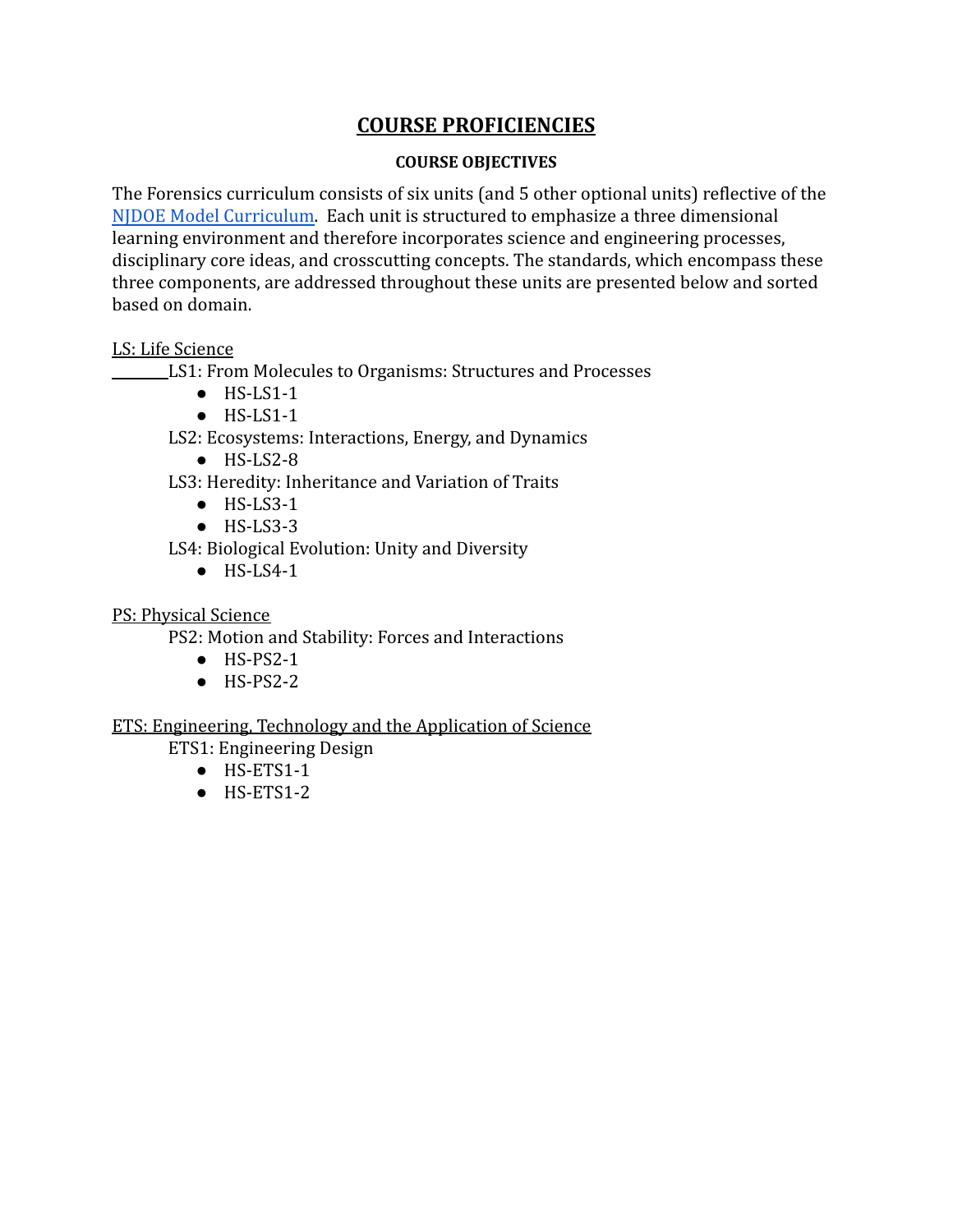### **STUDENT PROFICIENCIES**

The student proficiencies represent the broad skills that students will gain by completing the course. These skills spiral throughout the K-12 science progression and are leveled appropriately according to grade level and science domain.

#### **Science and Engineer Practice**

- Asking Questions and Defining Problems A practice of science is to ask and refine questions that lead to descriptions and explanations of how the natural and designed world works and which can be empirically tested.
- Developing and Using Models A practice of both science and engineering is to use and construct models as helpful tools for representing ideas and explanations. These tools include diagrams, drawings, physical replicas, mathematical representations, analogies, and computer simulations.
- Planning and Carrying Out Investigations Scientists and engineers plan and carry out investigations in the field or laboratory, working collaboratively as well as individually. Their investigations are systematic and require clarifying what counts as data and identifying variables or parameters.
- Analyzing and Interpreting Data Scientific investigations produce data that must be analyzed in order to derive meaning. Because data patterns and trends are not always obvious, scientists use a range of tools—including tabulation, graphical interpretation, visualization, and statistical analysis—to identify the significant features and patterns in the data. Scientists identify sources of error in the investigations and calculate the degree of certainty in the results. Modern technology makes the collection of large data sets much easier, providing secondary sources for analysis.
- Using Mathematics and Computational Thinking In both science and engineering, mathematics and computation are fundamental tools for representing physical variables and their relationships. They are used for a range of tasks such as constructing simulations; statistically analyzing data; and recognizing, expressing, and applying quantitative relationships.
- Constructing Explanations and Designing Solutions The products of science are explanations and the products of engineering are solutions.
- Engaging in Argument from Evidence -Argumentation is the process by which explanations and solutions are reached.
- Obtaining, Evaluating, and Communicating Information -Scientists and engineers must be able to communicate clearly and persuasively the ideas and methods they generate. Critiquing and communicating ideas individually and in groups is a critical professional activity.

#### **Crosscutting Concepts**

● Patterns - Observed patterns in nature guide organization and classification and prompt questions about relationships and causes underlying them.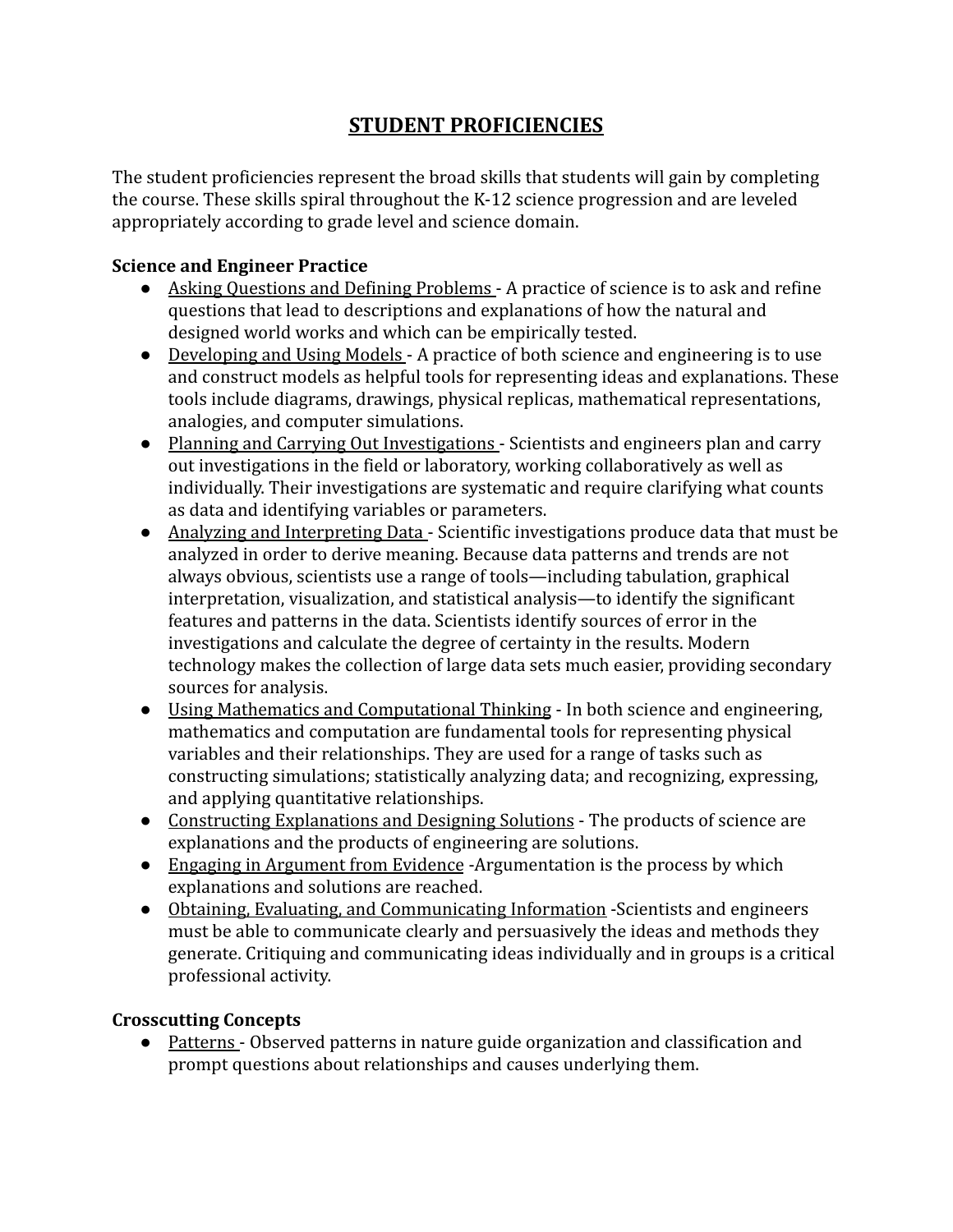- Cause and Effect Events have causes, sometimes simple, sometimes multifaceted. Deciphering causal relationships, and the mechanisms by which they are mediated, is a major activity of science and engineering.
- Scale, Proportion, and Quantity In considering phenomena, it is critical to recognize what is relevant at different size, time, and energy scales, and to recognize proportional relationships between different quantities as scales change.
- Systems and System Models A system is an organized group of related objects or components; models can be used for understanding and predicting the behavior of systems.
- Energy and Matter Tracking energy and matter flows, into, out of, and within systems helps one understand their system's behavior.
- Structure and Function The way an object is shaped or structured determines many of its properties and functions.
- Stability and Change For both designed and natural systems, conditions that affect stability and factors that control rates of change are critical elements to consider and understand.

#### **Nature of Science**

- Scientific Investigations Use a Variety of Methods
- Science Knowledge Is Based on Empirical Evidence
- Scientific Knowledge Is Open to Revision in Light of New Evidence
- Science Models, Laws, Mechanisms, and Theories Explain Natural Phenomena
- Science Is a Way of Knowing
- Scientific Knowledge Assumes an Order and Consistency in Natural Systems
- Science Is a Human Endeavor
- Science Addresses Questions About the Natural and Material World

### **College and Career Ready Practices**

- Apply appropriate academic and technical skills.
- Communicate clearly and effectively and with reason.
- Consider the environmental, social and economic impacts of decisions.
- Demonstrate creativity and innovation.
- Employ valid and reliable research strategies.
- Utilize critical thinking to make sense of problems and persevere in solving them.
- Model integrity, ethical leadership and effective management.
- Use technology to enhance productivity.
- Work productively in teams while using cultural global competence.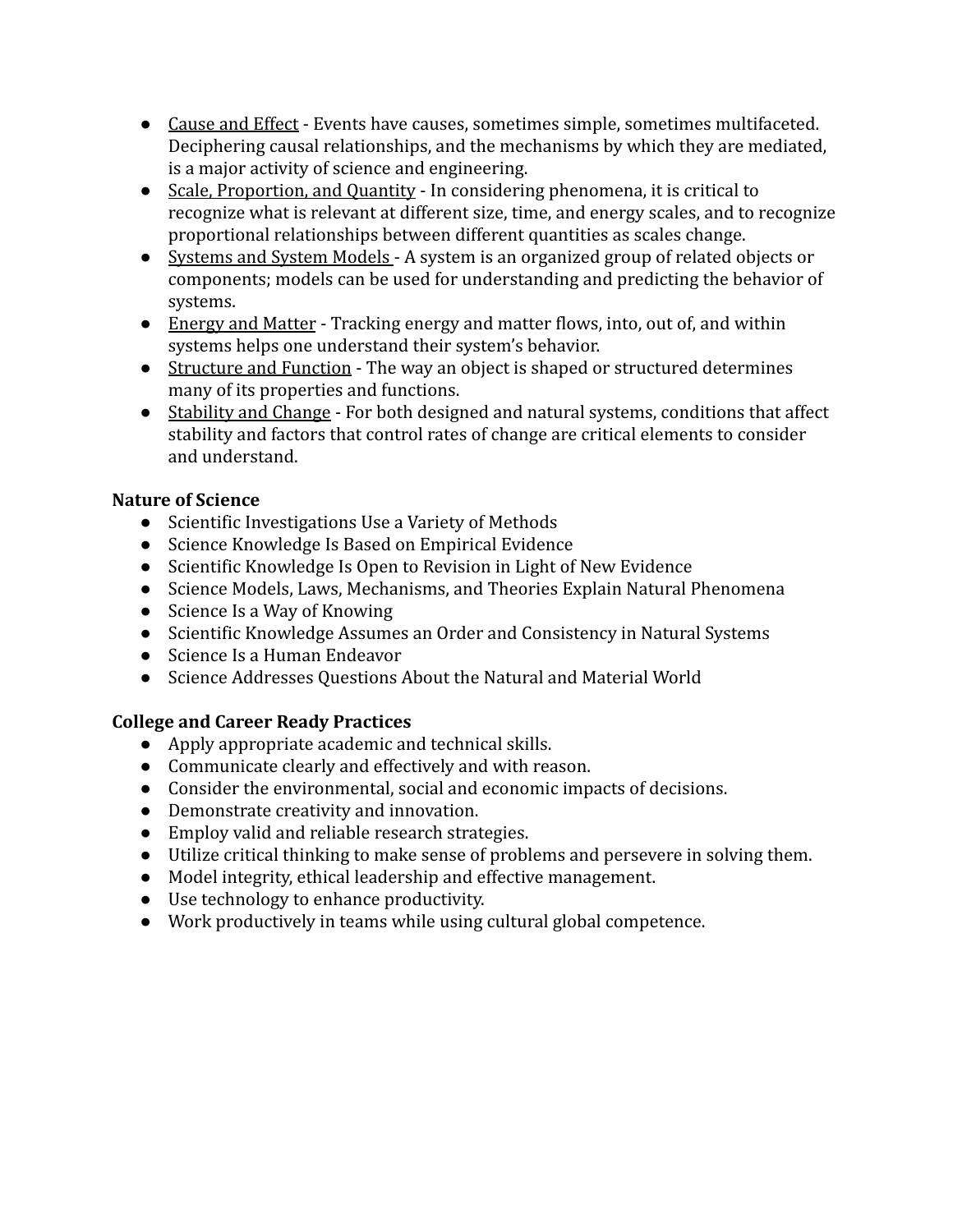### **METHODS OF EVALUATION**

- 1. Homework and class work.
- 2. Class participation.
- 3. Tests and quizzes.
- 4. Completion of labs.
- 5. Presentations.
- 6. Notebook.
- 7. Research projects.
- 8. Final Crime Scene Project.

#### **Final Crime Scene Team Project** - **Duration:** 3 Weeks

Conduct a Full Crime Scene Investigation of a Staged Crime, Using the Skills Developed Throughout the Semester

- Observing and securing the crime scene
- Collecting appropriate evidence from the crime scene
- Presenting evidence supporting/refuting suspects' guilt
- Submitting a proposed solution to the crime

Graded Components Include:

- Input in the folder report
- Construction of a video/iMovie
- Personal contributions individual area of expertise

Each Student will Act as an Expert in One of the Following Assigned Roles

- Team leader
- Fingerprint analyst
- Hair analyst
- Shoeprint analyst
- Handwriting analyst
- Graphologist
- Sketch artist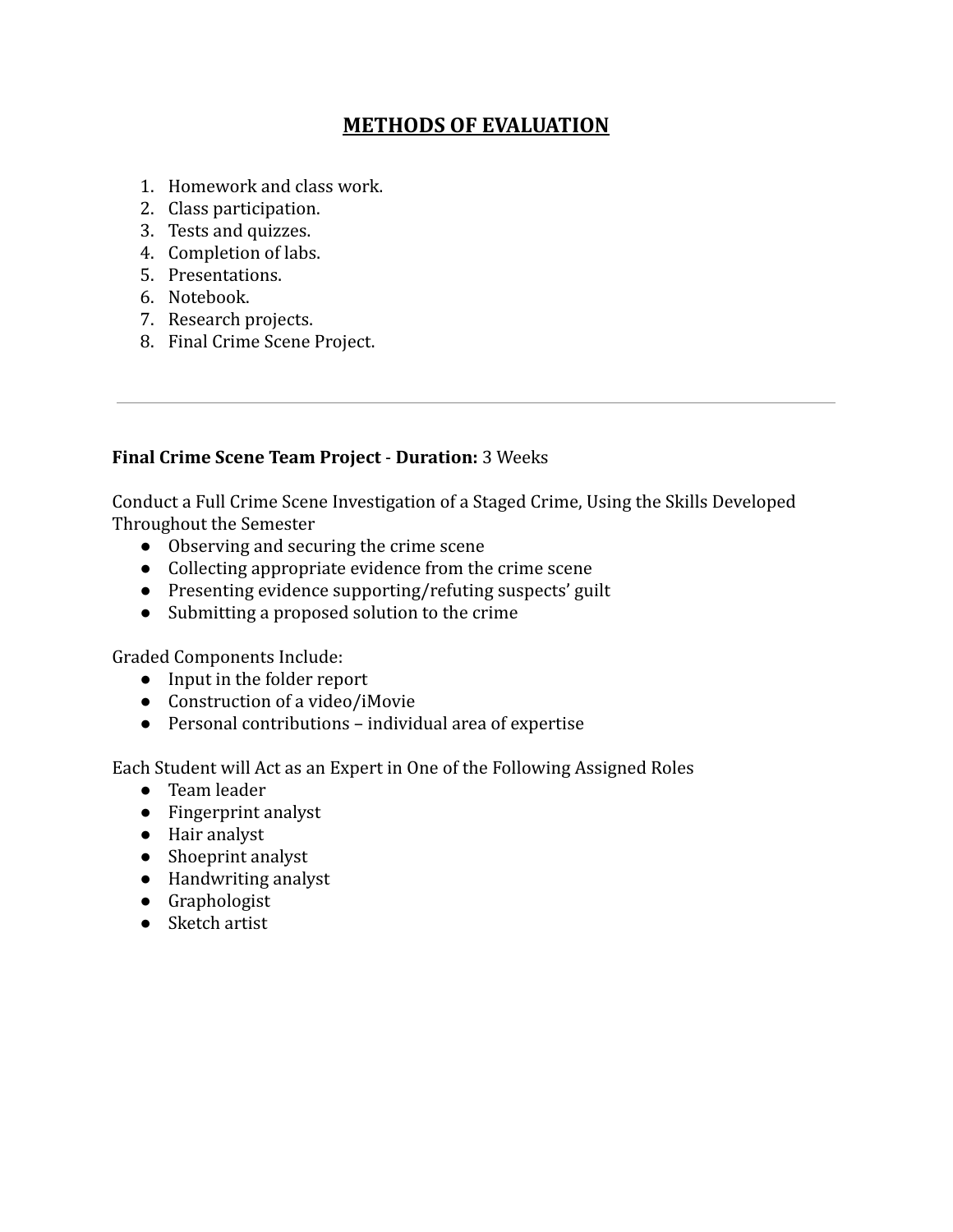### **MODIFICATIONS & ACCOMMODATIONS**

**Modifications and Accommodations for Special Education students, students with 504s, English Language Learners and Gifted and Talented students may include but are not limited to the following:**

#### **Special Education**

- Individualized Education Plans (IEPs)
- Exemplars of varied performance levels
- Multimedia presentations
- Sheltered instruction
- Consultation with ESL teachers
- Manipulatives
- Tiered/Scaffolded Lessons
- Mnemonic devices
- Visual aids
- Modeling
- Guided note-taking
- Study Guides
- Modified homework
- Differentiated pre-typed class notes and example problems
- Use of the special education teacher to re-instruct in flexible small groups for the struggling learner
- Manipulatives
- Flipped Instruction
- Word banks
- Reduced choice on assessments
- Preferential seating
- Choice activities
- Modified time requirements
- Modified notes
- Modified lesson, assessment and study guide format
- Provide an enriched curriculum and activities
- Independent projects
- Contracts/behavior support plans
- Open-ended responses
- Project-based learning
- Group activities
- Guided Notes
- Functional learning incorporated into each lesson
- Exploration Activities
- Assessment read aloud
- Small group assessments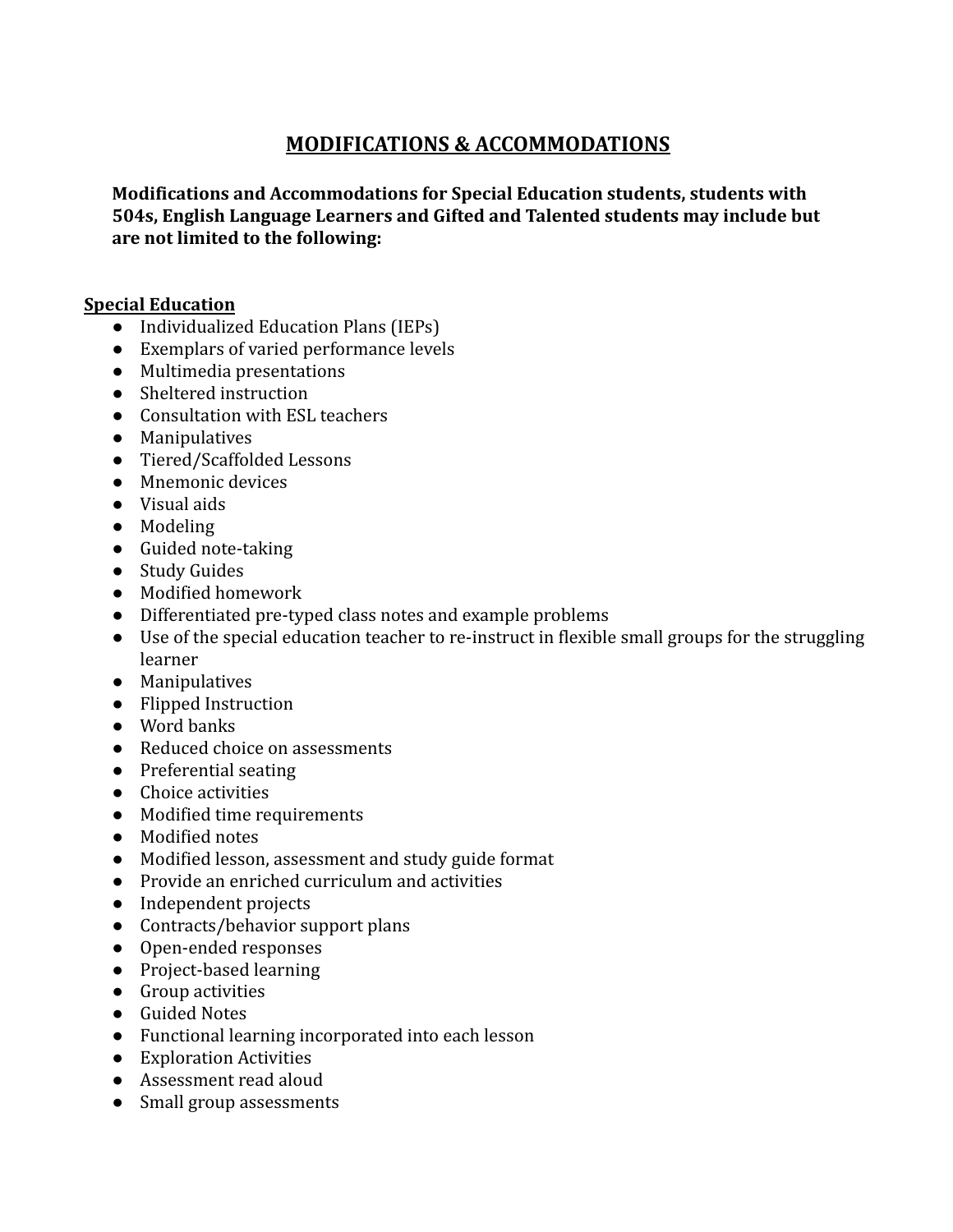- Organizational Support
- Oral questioning assessments to supplement written response
- Pre-writing Structural Supports for extended writing tasks
- Ongoing teacher feedback as part of the writing process
- Interactive Study Guides
- Multi-sensory approach to instruction
- Written and spoken step-by-step directions
- Content-focused assessment (not grading for spelling/grammar)
- Graphic organizers
- Non-verbal cues to begin task/remain on task/refocus
- Individual monitoring for understanding/reinforced instruction
- Printed copies of class readings for application of Active Reading Strategies

#### **Gifted & Talented**

- Provide one-to-one teacher support
- Curriculum Compacting
- Advanced problems to extend the critical thinking skills of the advanced learner
- Supplemental reading material for independent study
- Elevated questioning techniques using Webb's Depth of Knowledge matrix
- Curriculum Compacting
- Flexible grouping
- Tiered assignments
- Topic selection by interest
- Manipulatives
- Tiered Lessons
- Flipped Instruction
- Multimedia Presentations
- Open-ended responses
- Project-based learning
- Group activities
- Guided Notes
- Conclusions and analysis of exploratory activities
- Career based learning incorporated into each lesson
- Exploration Activities
- Student choice

#### **ELLs**

- Exemplars of varied performance levels
- Multimedia presentations
- Sheltered instruction
- Consultation with ESL teachers
- Manipulatives
- Tiered/Scaffolded Lessons
- Mnemonic devices
- Visual aids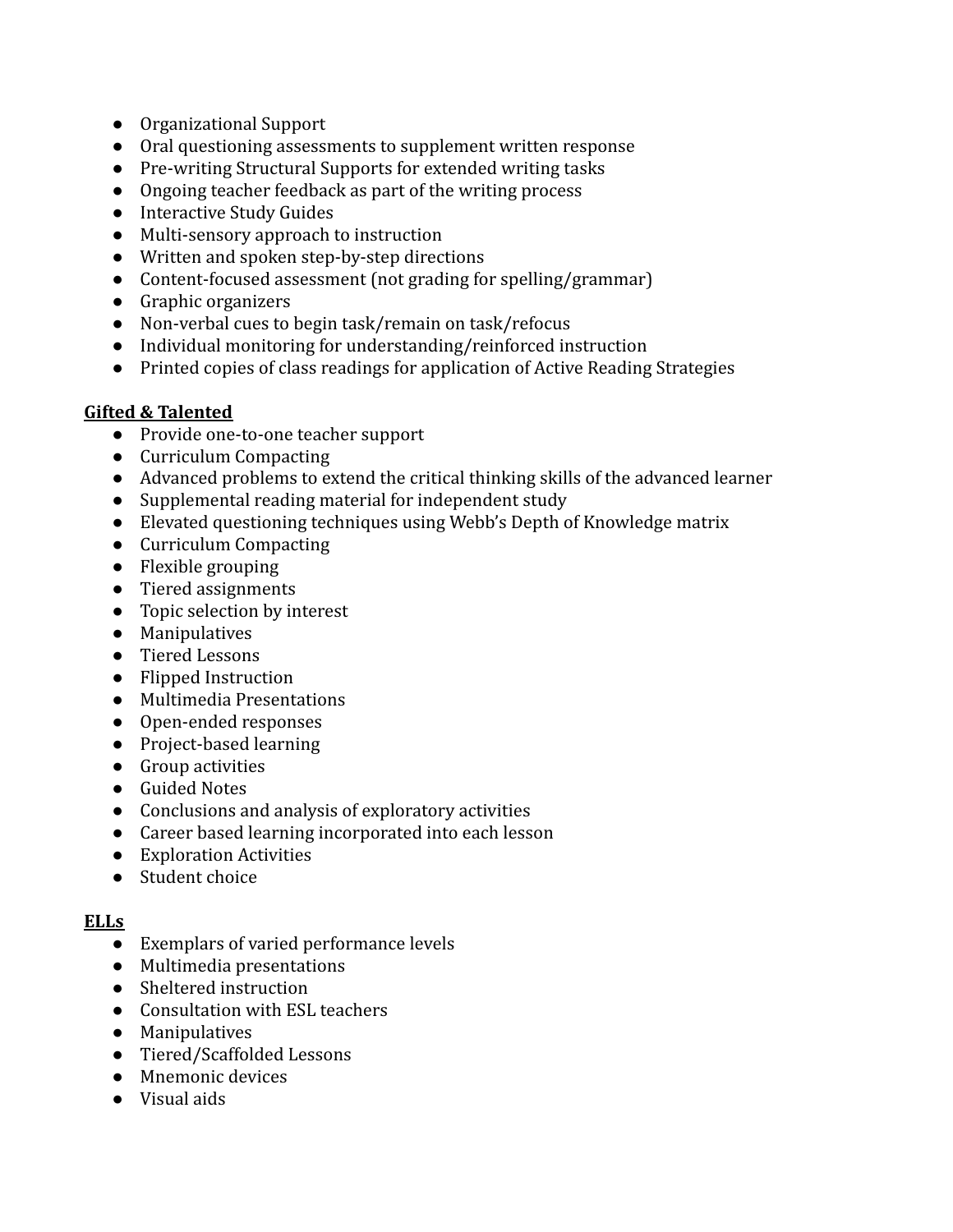- Modeling
- Guided note-taking
- Study Guides
- Modified homework
- Differentiated pre-typed class notes and example problems
- Individualized instruction plans
- Manipulatives
- Flipped Instruction
- Words banks
- Reduced choice on assessments
- Preferential seating
- Choice activities
- Modified time requirements
- Modified notes
- Modify lesson, assessment and study guide format
- Provide an enriched curriculum and activities
- Contracts/management plans
- Open-ended responses
- Project-based learning
- Group activities
- Guided Notes
- Exploration Activities
- Assessment read aloud
- Small group assessments
- Oral questioning assessments to supplement written response
- Pre-writing Structural Supports for extended writing tasks
- Ongoing teacher feedback as part of the writing process
- Interactive Study Guides
- Multi-sensory approach to instruction
- Written and spoken step-by-step directions
- Graphic organizers
- Non-verbal cues to begin task/remain on task/refocus
- Individual monitoring for understanding/reinforced instruction
- Printed copies of class readings for application of Active Reading Strategies

#### **504s**

- Exemplars of varied performance levels
- Multimedia presentations
- Sheltered instruction
- Tiered/Scaffolded Lessons
- Mnemonic devices
- Visual aids
- Modeling
- Guided note-taking
- Study Guides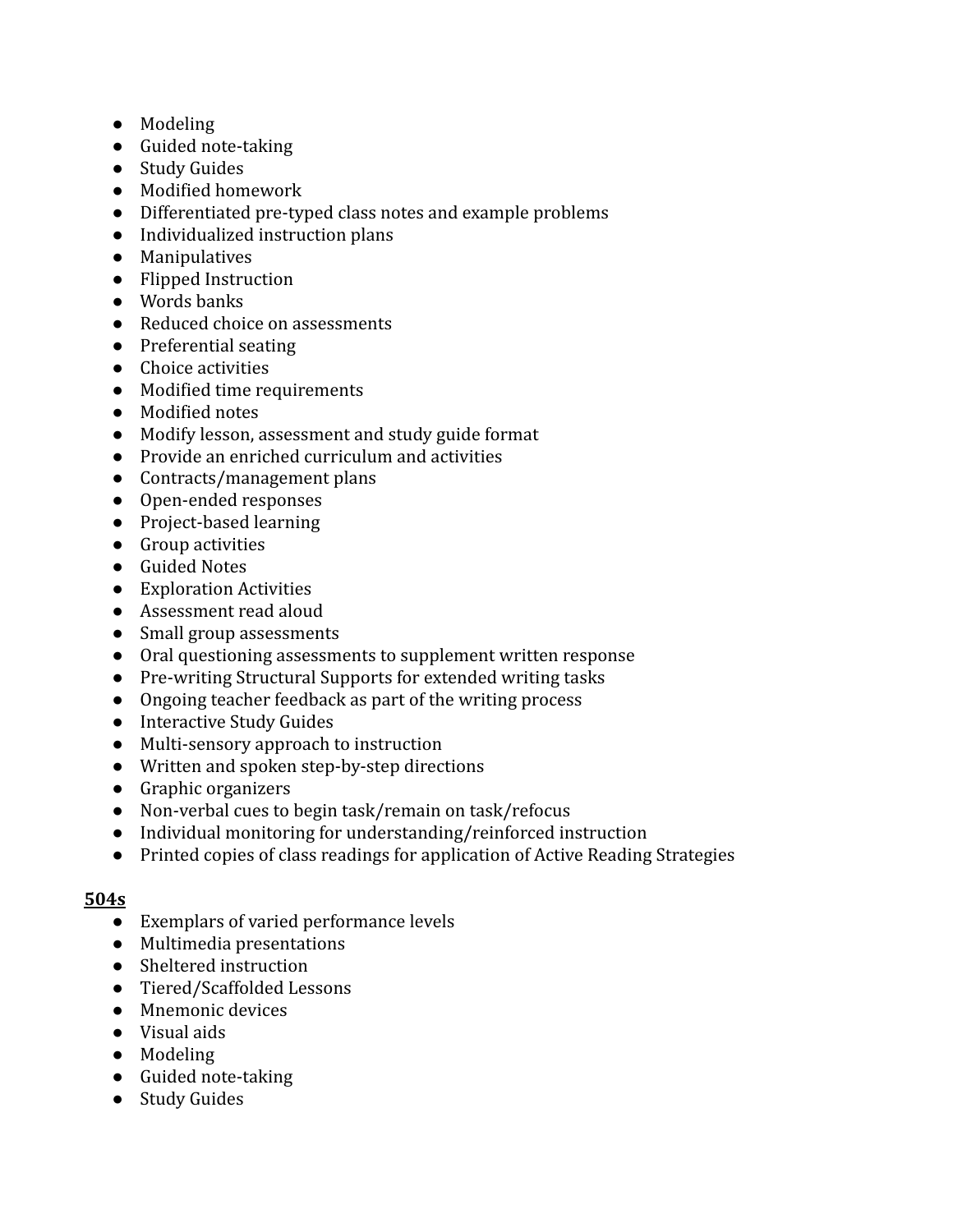- Differentiated pre-typed class notes and example problems
- Manipulatives
- Words banks
- Reduced choice on assessments
- Preferential seating
- Modified time requirements
- Modified notes
- Modify lesson, assessment and study guide format
- Modified homework
- Independent projects
- Contracts/management plans
- Open-ended responses
- Project-based learning
- Group activities
- Guided Notes
- Exploration Activities
- Assessment read aloud
- Small group assessments
- Organizational Support
- Oral questioning assessments to supplement written response
- Pre-writing Structural Supports for extended writing tasks
- Ongoing teacher feedback as part of the writing process
- Interactive Study Guides
- Multi-sensory approach to instruction
- Written and spoken step-by-step directions
- Content-focused assessment (not grading for spelling/grammar)
- Graphic organizers
- Non-verbal cues to begin task/remain on task/refocus
- Individual monitoring for understanding/reinforced instruction
- Printed copies of class readings for application of Active Reading Strategies

#### **Students at Risk of Failure**

- Exemplars of varied performance levels
- Multimedia presentations
- Tiered/Scaffolded Lessons
- Modeling
- Guided note-taking
- Study Guides
- Differentiated pre-typed class notes and example problems
- Individualized instruction plans
- Words banks
- Reduced choice on assessments
- Preferential seating
- Choice activities
- Modified time requirements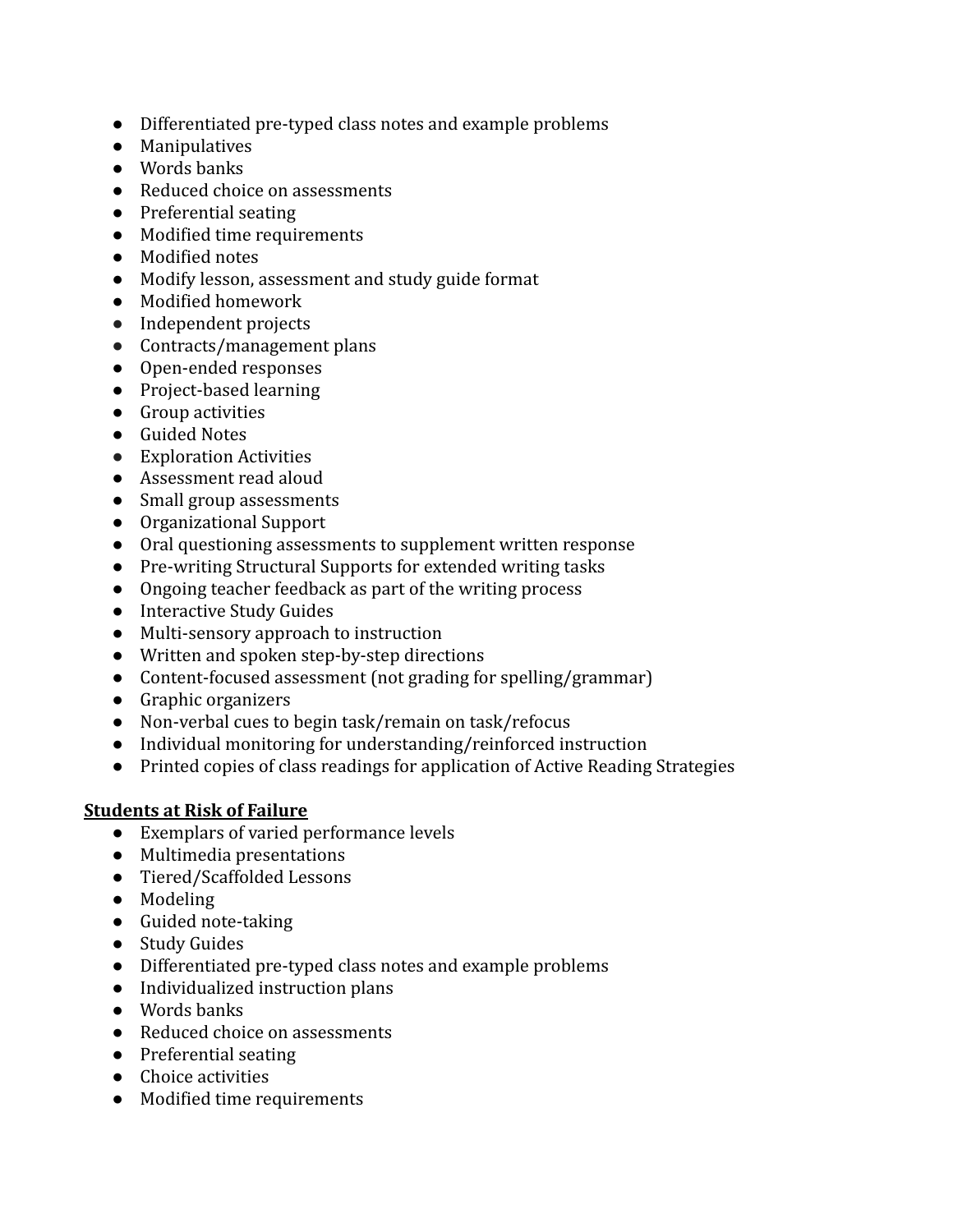- Modified notes
- Modified lesson, assessment and study guide format
- Modified homework
- Provide an enriched curriculum and activities
- Contracts/management plans
- Open-ended responses
- Project-based learning
- Group activities
- Guided Notes
- Exploration Activities
- Assessment read aloud
- Small group assessments
- Oral questioning assessments to supplement written response
- Pre-writing Structural Supports for extended writing tasks
- Ongoing teacher feedback as part of the writing process
- Interactive Study Guides
- Multi-sensory approach to instruction
- Written and spoken step-by-step directions
- Graphic organizers
- Non-verbal cues to begin task/remain on task/refocus
- Individual monitoring for understanding/reinforced instruction
- Printed copies of class readings for application of Active Reading Strategies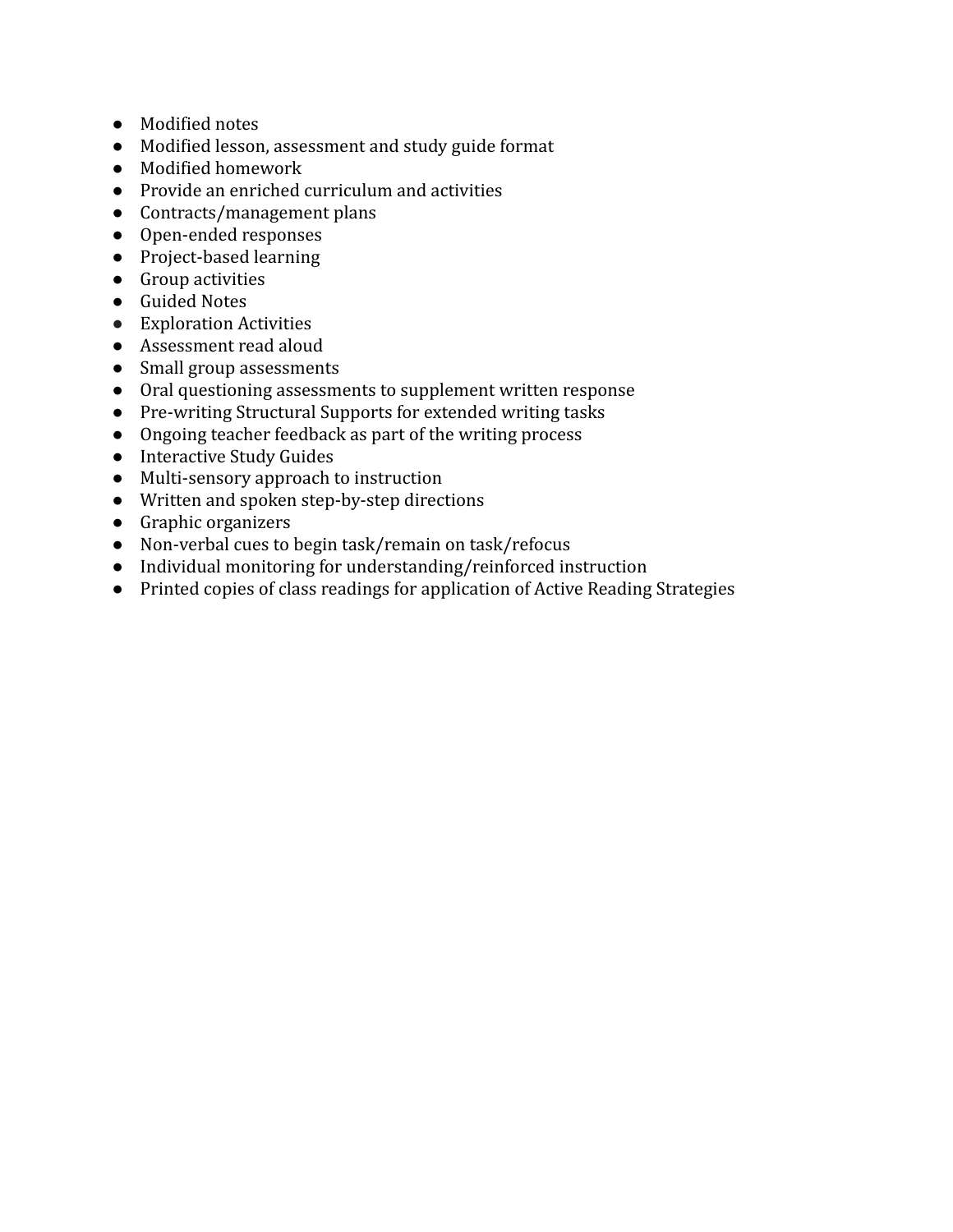### **SCOPE AND SEQUENCE COURSE OUTLINE/STUDENT OBJECTIVE**

### **Unit 1: Goals of Forensic Science**

#### **Duration: 2 Weeks**

**Overview:** This is an introduction to Forensic Science where students will learn the history of forensic science, crime scene vocabulary, and techniques to analyze a crime scene. They will recognize the goal of forensic science as the identification, individualization, and evaluation of physical evidence. Additionally, students will develop an appreciation of those that contributed to the field of forensic science.

#### **Standards:**

- **HS-ETS1-2.** Design a solution to a complex real-world problem by breaking it down into smaller, more manageable problems that can be solved through engineering.
- **HS-ETS1-3.** Evaluate a solution to a complex real-world problem-based on prioritized criteria and trade-offs that account for a range of constraints, including cost, safety, reliability, and aesthetics, as well as possible social, cultural, and environmental impacts.

**Technology:** 8.1.12.A.3; 8.1.12.C.1; 8.2.12.C.4; 8.2.12.C.5; 8.2.12.B.2; B.2.12.B.5 **21st Century:** CRP2; CRP4; CRP8; 9.3.ST.2; 9.3.ST-ET.2; 9.3.ST-ET.3; 9.3.ST-SM.1; 9.3.ST-SM.2 **Cross-Curricular:** RST.11-12.1; RST.11-12.2; WHST.9-12.1; SL.11-12.5; MP.2; MP.4;

#### **Essential Questions:**

- What are the goals of forensic science?
- What are the major components and areas of study in a crime lab?
- What types of evidence are important to solve a crime scene?

#### **Student Learning Objectives:**

*Students will know and be able to…*

- ●
- Evaluate Physical Evidence
- Analyze a Crime Scene by Looking for Patterns and Evidence
- Reconstruct the Crime, Using Data from the Analysis
- Develop a Working Understanding of the Crime Lab
- Engage in the Following Forensic Activities

- Create a history of forensics timeline
- Watch the "Bone Collector" video and respond to discussion questions
- Perform the "Lying Activity" to develop an understanding of suspect interrogation
- Compare and contrast class vs. individualistic evidence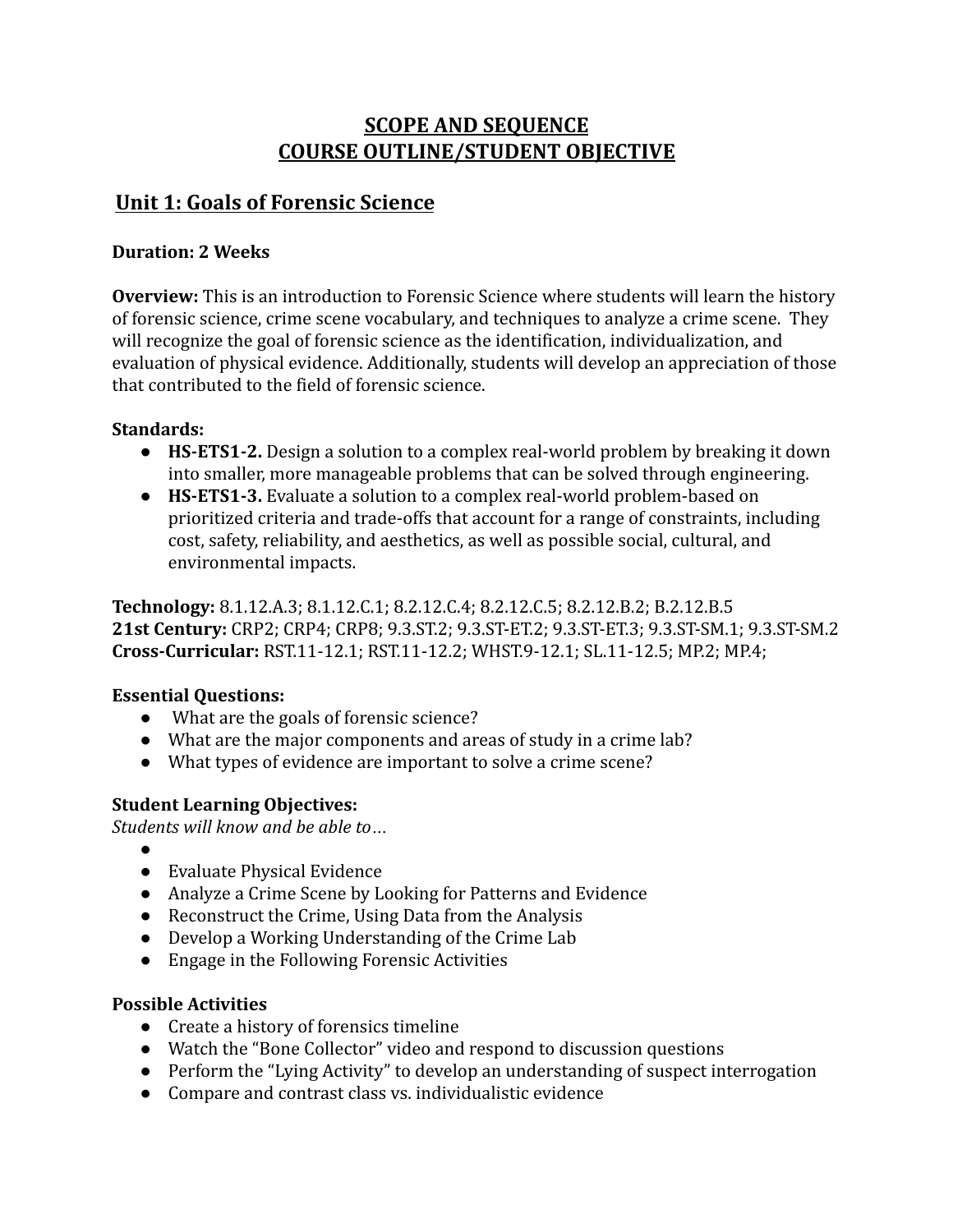- Develop methods of questioning
- Analyze a crime scene by looking for patterns and evidence
- Reconstruct the crime using data from the analysis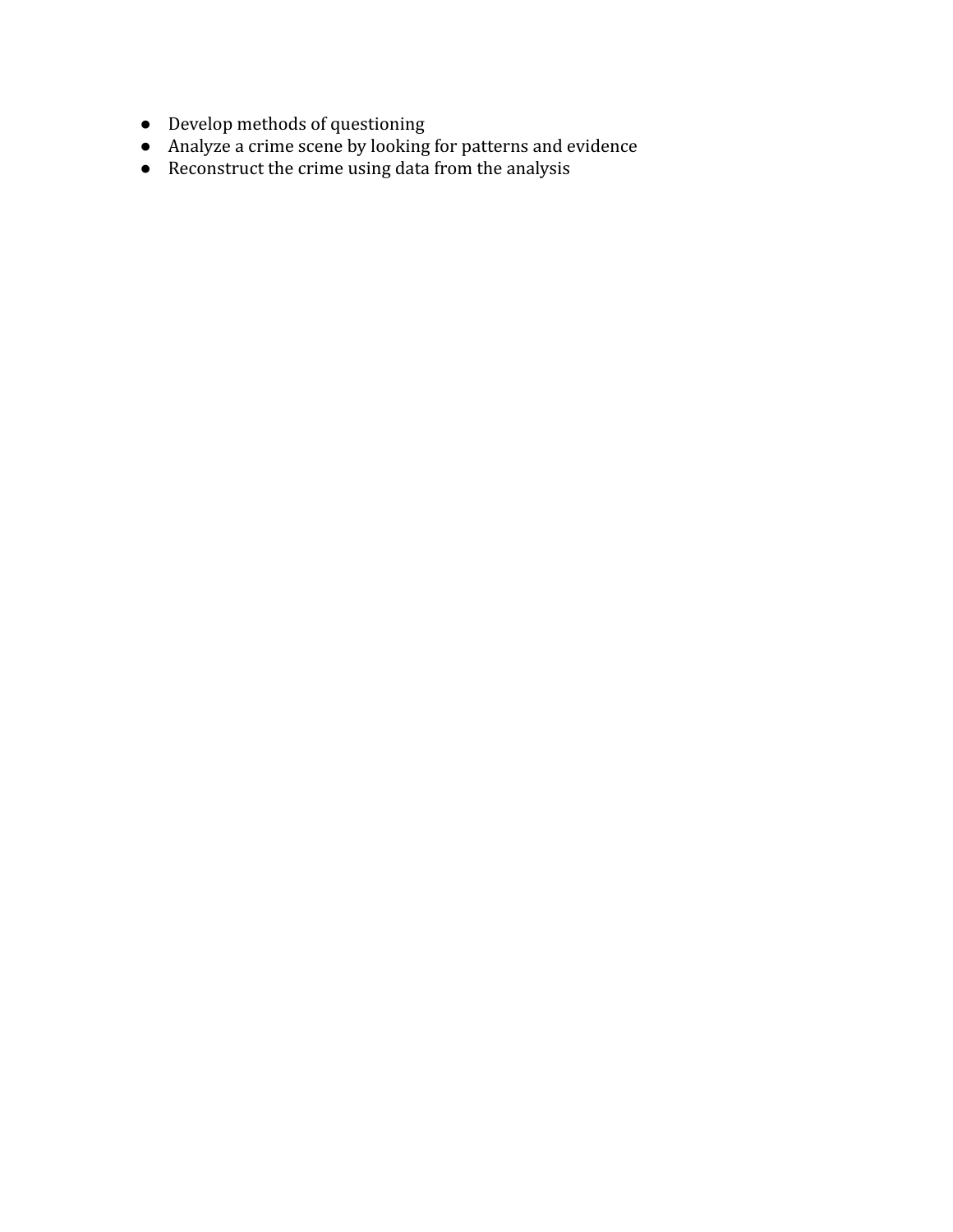## **Unit 2: Fingerprinting**

#### **Duration: 3 weeks**

**Overview:** Students will learn the uses of fingerprinting and practice rolling and lifting fingerprints. They will identify class and individualistic evidence in fingerprints.

#### **Standards:**

- **HS-LS3-1.** Ask questions to clarify relationships about the role of DNA and chromosomes in coding the instructions for characteristic traits passed from parents to offspring.
- **HS-LS3-3.** Apply concepts of statistics and probability to explain the variation and distribution of expressed traits in a population.

**Technology:** 8.1.12.A.3; 8.1.12.C.1; 8.2.12.C.4; 8.2.12.C.5; 8.2.12.B.2; B.2.12.B.5 **21st Century:** CRP2; CRP4; CRP8; 9.3.ST.2; 9.3.ST-ET.2; 9.3.ST-ET.3; 9.3.ST-SM.1; 9.3.ST-SM.2 **Cross-Curricular:** RST.11-12.1; RST.11-12.2; WHST.9-12.1; SL.11-12.5; MP.2; MP.4;

#### **Essential Questions:**

- What is the structure and organization of skin tissue?
- What can fingerprints be used for?
- How do you roll and lift fingerprints?
- What are the class and individualistic evidence that fingerprints can provide?

#### **Student Learning Objectives:**

*Students will know and be able to…*

- Draw and label a model representing cross section of skin
- Discuss the Purpose of Fingerprinting
- Research the History of Fingerprinting
- Identify the fundamental principles of fingerprints
- Classify the major fingerprint pattern types
- List contributions of identification to an investigation
- Individualizing minutiae of fingerprints
- Engage in fingerprint rolling
- Compare and contrast prints
- Compare unknown samples, with those collected and stored in database
- Research different fingerprint analysis techniques
- Discuss the way many agencies are moving to digital printing
- Solve for an unknown print.

- Develop latent prints, using each of the following methods:
	- Ninhydrin
	- Iodine
	- Superglue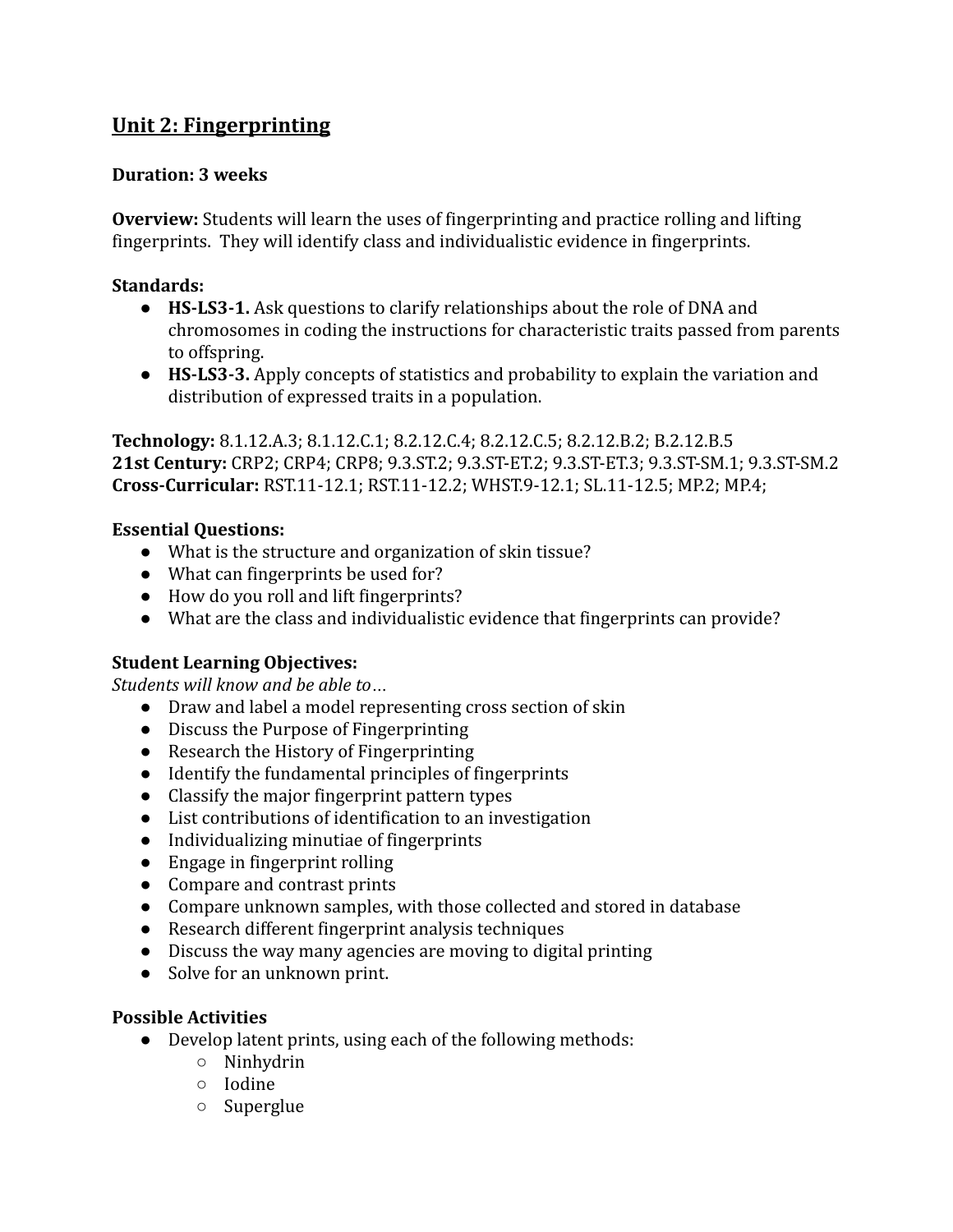- Perform fingerprint dusting and lifting
- Fingerprint an individual using an ink pad
- Scan and analyze digital fingerprinting
- Conduce a fingerprint match test of unknown prints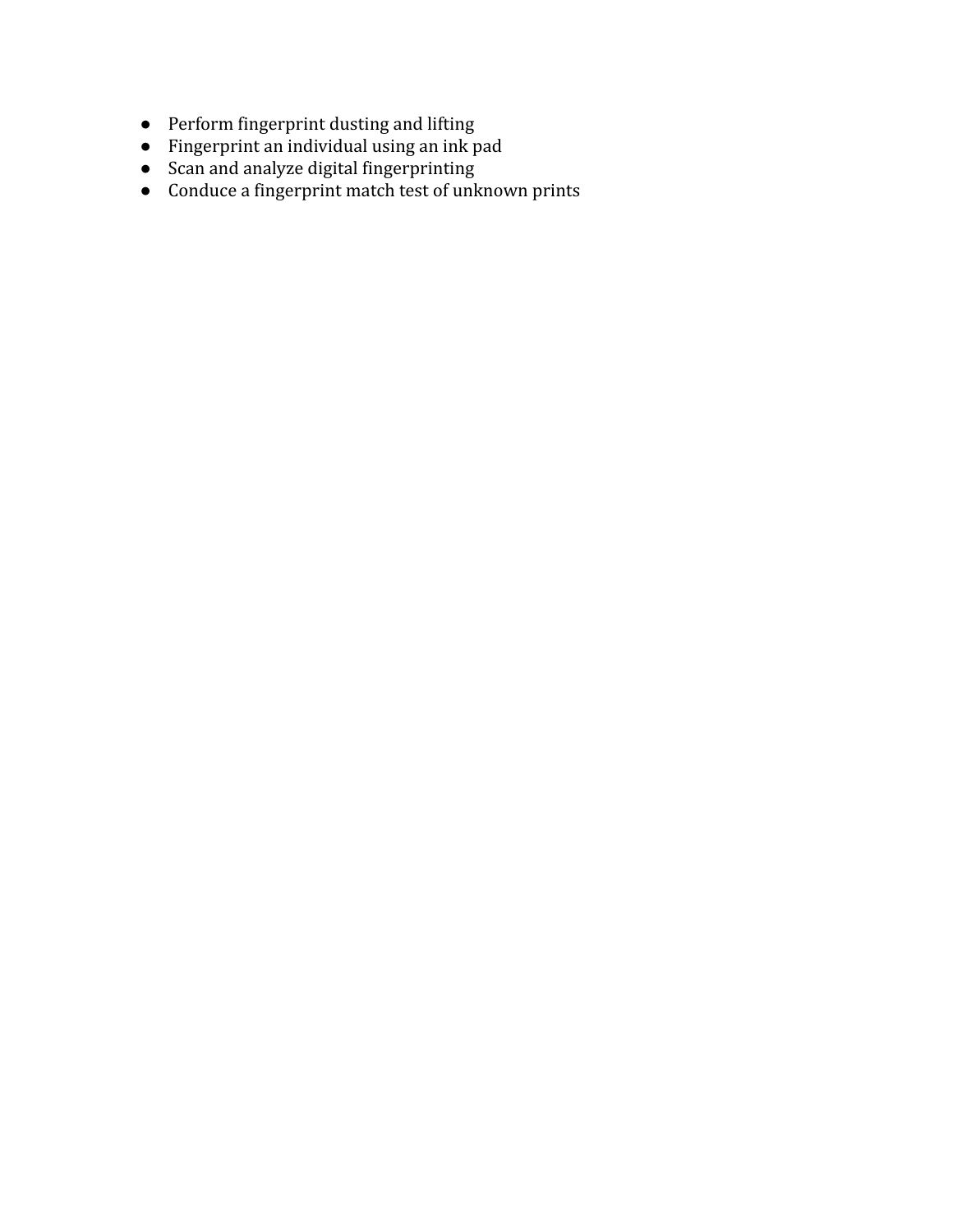## **Unit 3: Handwriting Analysis**

#### **Duration: 2 weeks**

**Overview:** Students will analyze handwriting samples for individualistic characteristics, and use this to match unknown handwriting to an exemplar. In order to perform this task, they will identify and define major components of a person's handwriting. They will also decipher personality based on graphology analysis.

#### **Standards:**

● **HS-ETS1-2.** Design a solution to a complex real-world problem by breaking it down into smaller, more manageable problems that can be solved through engineering.

**Technology:** 8.1.12.A.3; 8.1.12.C.1; 8.2.12.C.4; 8.2.12.C.5; 8.2.12.B.2; B.2.12.B.5 **21st Century:** CRP2; CRP4; CRP8; 9.3.ST.2; 9.3.ST-ET.2; 9.3.ST-ET.3; 9.3.ST-SM.1; 9.3.ST-SM.2 **Cross-Curricular:** RST.11-12.1; RST.11-12.2; WHST.9-12.1; SL.11-12.5; MP.2; MP.4;

#### **Essential Questions:**

- What characteristics makes handwriting unique?
- Can handwriting style be used to determine personality?

#### **Student Learning Objectives:**

*Students will know and be able to…*

- Collect background knowledge on individualization of handwriting
- Identify and define the major components of a person's handwriting:
- Recognize the characteristics that individualize a person's' writing
- Compare handwriting of different samples
- Test the validity of graphology and explain how graphology might be used to solve a crime
- Engage in Handwriting Activities
- Solve for an unknown handwriting sample.

- Create a database of handwriting samples
- Analyze and individualize own handwriting
- Analyze and individualize writing of others
- Compare unknown writing samples with those collected and stored in database
- Draw a conclusion based on handwriting evidence
- Analyze your own handwriting
- Analyze a partner's handwriting
- Conduct an unknown handwriting analysis and handwriting match test
- Complete the "Graphology Activity"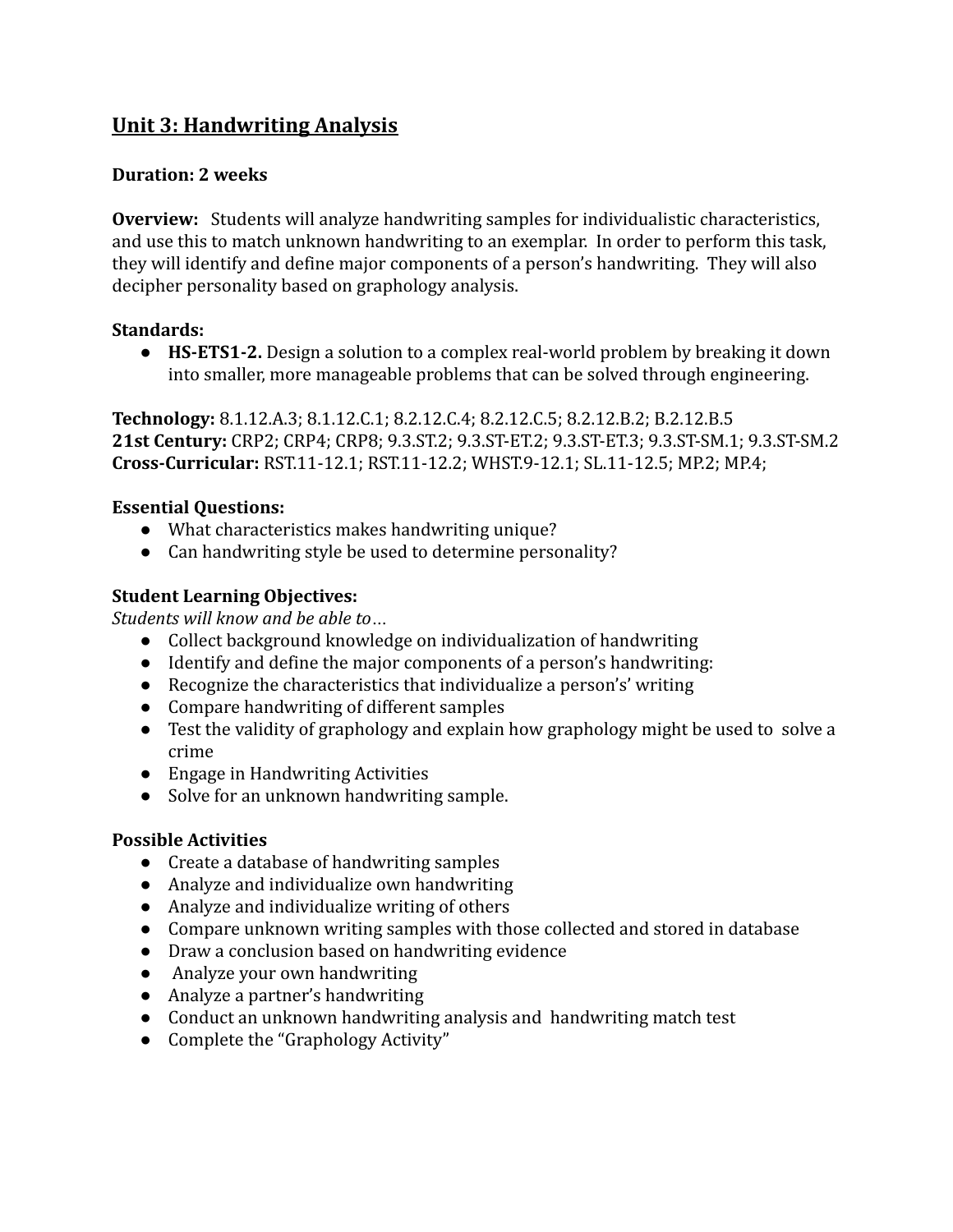### **Unit 4: Footwear Analysis**

#### **Duration: 2 weeks**

**Overview:** Students will learn how to collect footwear evidence through a variety of methods, to analyze it for both class and individualistic evidence, and to determine its value.

#### **Standards:**

● **HS-PS2-1.** Analyze data to support the claim that Newton's second law of motion describes the mathematical relationship among the net force on a macroscopic object, its mass, and its acceleration.

**Technology:** 8.1.12.A.3; 8.1.12.C.1; 8.2.12.C.4; 8.2.12.C.5; 8.2.12.B.2; B.2.12.B.5 **21st Century:** CRP2; CRP4; CRP8; 9.3.ST.2; 9.3.ST-ET.2; 9.3.ST-ET.3; 9.3.ST-SM.1; 9.3.ST-SM.2 **Cross-Curricular:** RST.11-12.1; RST.11-12.2; WHST.9-12.1; SL.11-12.5; MP.2; MP.4;

#### **Essential Questions:**

- What are the methods that can be used for collecting footwear evidence?
- What do I look for when identifying class versus individualistic evidence on shoes and shoe impressions?
- How can shoewear evidence be used?

#### **Student Learning Objectives:**

*Students will know and be able to…*

- Research background on individualization of footwear
- Identify where and how to find footwear evidence
- Understand how to collect footwear evidence
- Compare footwear evidence
- Assess value of footwear evidence
- Identify the types of individualistic marks
- Differentiate between identification and individualization of footwear

- Conduct a lab on deductive reasoning using footwear analysis (Deadly Picnic)
- Conduct a footwear analysis
- Collect footwear samples
- Paint/ink prints with analysis report
- Create an ink box developer print
- Perform a digital analysis of ink box developer print
- Create a Plaster of Paris mold
- Conduct a dual print analysis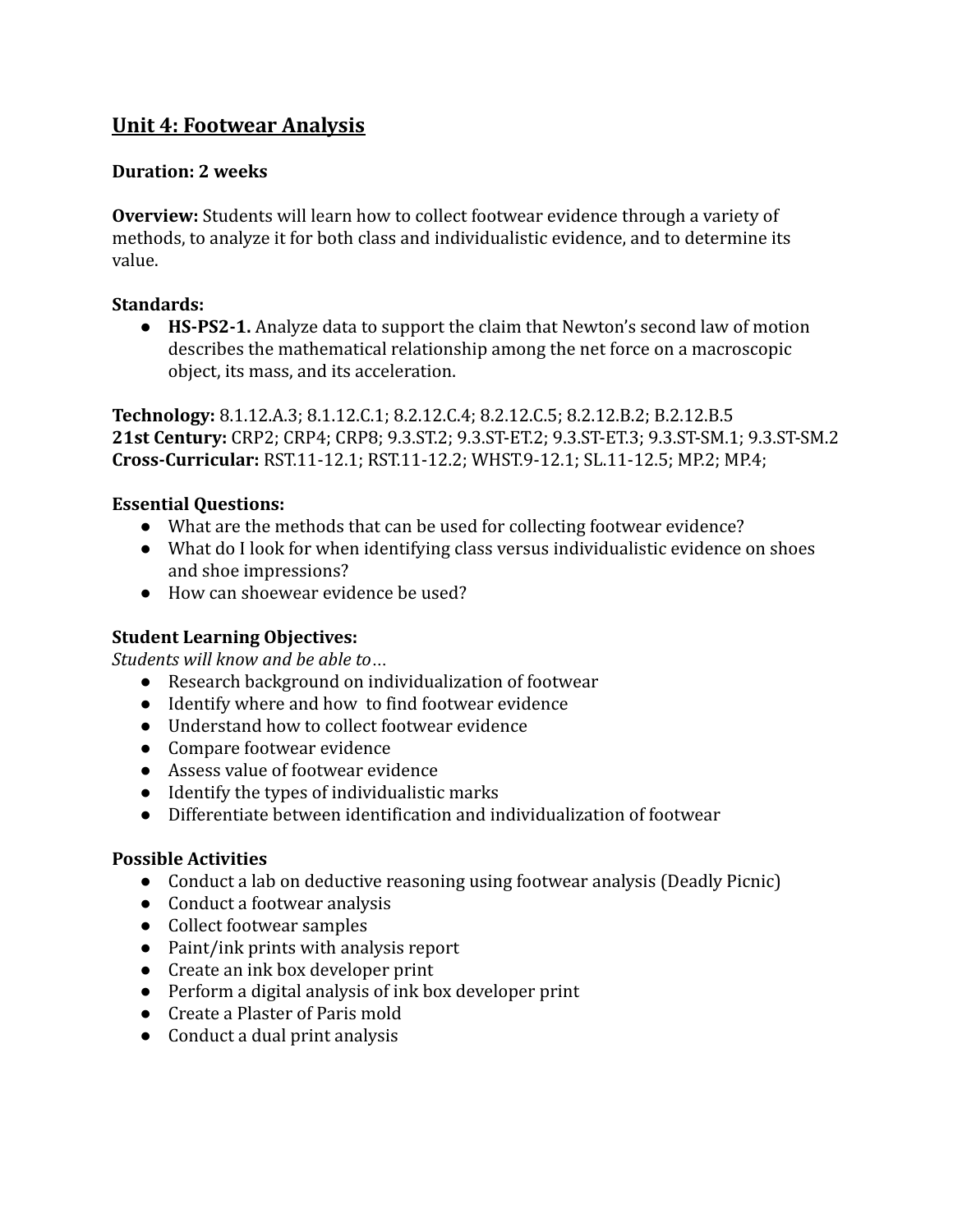## **Unit 5: Hair and Fiber Analysis**

#### **Duration: 2 weeks**

**Overview:** Students will learn to find and identify class and individualistic evidence of hair and fibers. Students will also compare the hair and fibers from a variety of organisms.

#### **Standards:**

● **HS-LS1-2.** Develop and use a model to illustrate the hierarchical organization of interacting systems that provide specific functions within multicellular organisms.

**Technology:** 8.1.12.A.3; 8.1.12.C.1; 8.2.12.C.4; 8.2.12.C.5; 8.2.12.B.2; B.2.12.B.5 **21st Century:** CRP2; CRP4; CRP8; 9.3.ST.2; 9.3.ST-ET.2; 9.3.ST-ET.3; 9.3.ST-SM.1; 9.3.ST-SM.2 **Cross-Curricular:** RST.11-12.1; RST.11-12.2; WHST.9-12.1; SL.11-12.5; MP.2; MP.4;

#### **Essential Questions:**

- What can hair and fibers be used for?
- How do I analyze hair and fibers?
- What are pieces of class and individualistic evidence from hair and fibers?
- Where can hair and fibers be found?

#### **Student Learning Objectives:**

*Students will know and be able to…*

- Develop microscopy skills used in a forensic lab
- Identify hair anatomy as seen under the microscope
- Compare and contrast animal and human hair
- Analyzing hair and fibers

- Observe the anatomy and characteristics of hair under the microscope
- Construct a wet mount slide and analyze own hair
- Draw and analyze partners hair
- Draw and analyze animal hair (dog, cat, and farm animal)
- Draw and analyze natural and synthetic fibers
- Complete the scale impression lab
- Solve for an unknown hair sample.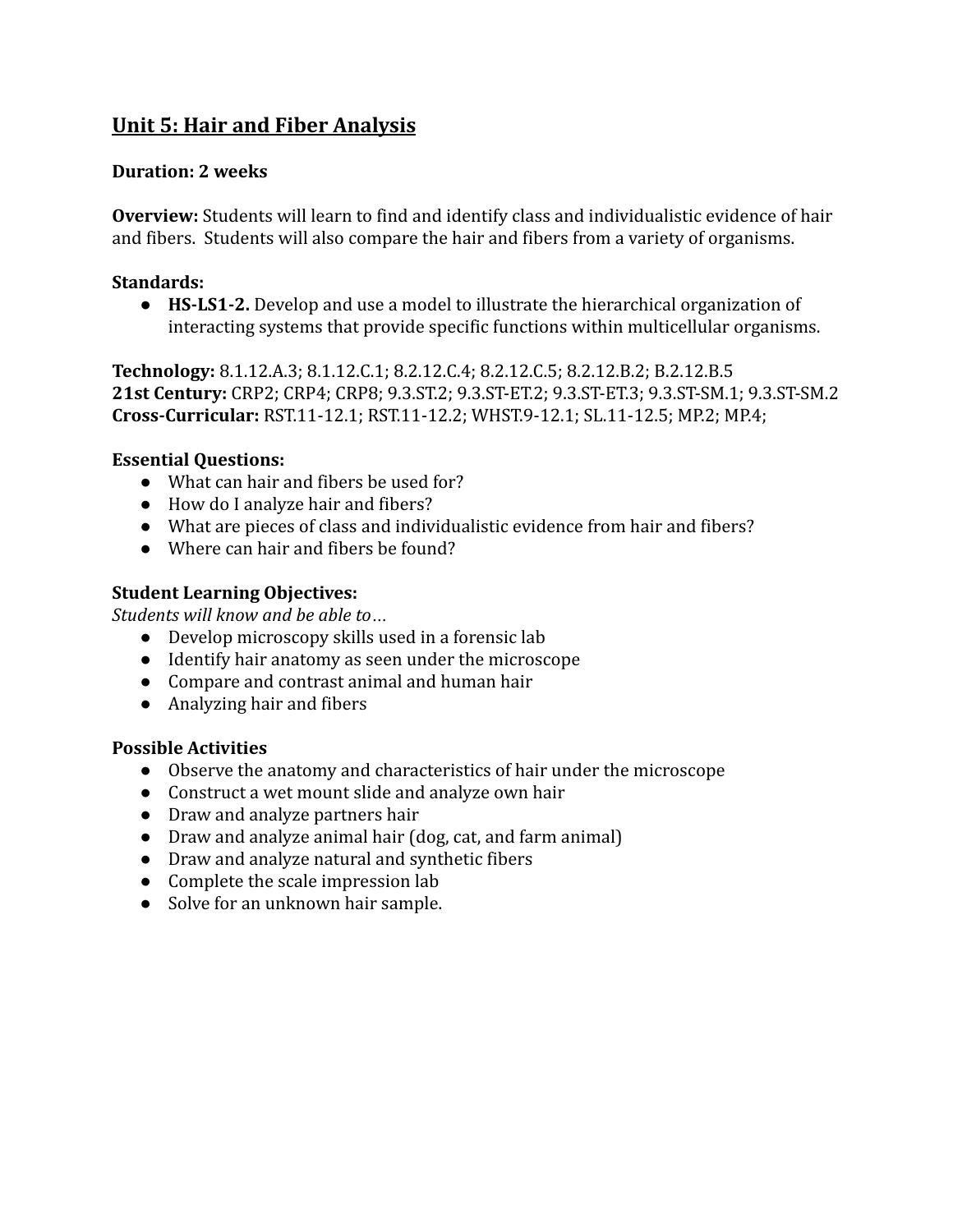## **Unit 6: Ballistics and Firearms**

#### **Duration: Time Permitting**

**Overview:** Students will examine the anatomy of firearms to understand how they inherently lend themselves to individualization. Students will then apply their general understanding to different types of firearms. The second half of the unit looks at the effects of firearms, such as the analysis of glass fractures.

#### **Standards:**

- **HS-PS2-2.** Use mathematical representations to support the claim that the total momentum of a system of objects is conserved when there is no net force on the system.
- **HS-PS2-1.** Analyze data to support the claim that Newton's second law of motion describes the mathematical relationship among the net force on a macroscopic object, its mass, and its acceleration.

**Technology:** 8.1.12.A.3; 8.1.12.C.1; 8.2.12.C.4; 8.2.12.C.5; 8.2.12.B.2; B.2.12.B.5 **21st Century:** CRP2; CRP4; CRP8; 9.3.ST.2; 9.3.ST-ET.2; 9.3.ST-ET.3; 9.3.ST-SM.1; 9.3.ST-SM.2 **Cross-Curricular:** RST.11-12.1; RST.11-12.2; WHST.9-12.1; SL.11-12.5; MP.2; MP.4;

#### **Essential Questions:**

- What are the general rifling characteristics forensic scientists use to individualize bullets?
- What are the mechanics of a bullet?

#### **Student Learning Objectives:**

*Students will know and be able to…*

- Distinguish between Different Types of Firearms (single action, double action, automatic, and semi-automatic ) and their individual components
- Explain the basic operations of a firearm, including loading and discharging
- Develop skills in measuring and recognizing different caliber bullets.
- Identify the different components of a bullet. (Slug, casing, powder)
- Implement techniques for analyzing glass fracture
- Sequence of bullet holes based on constructed rules
- Analyze significant marks on bullets for individualization including fire pin indentations, breech-face marks, extractor marks, and ejector marks
- Solve for an unknown bullet.

- Develop a model for the operations of a firearm and connect it to the impact it may have on crime scene evidence
- Ballistics comparison activity.
- Bullets comparison activity
- Lands and grooves observations with dissecting scope.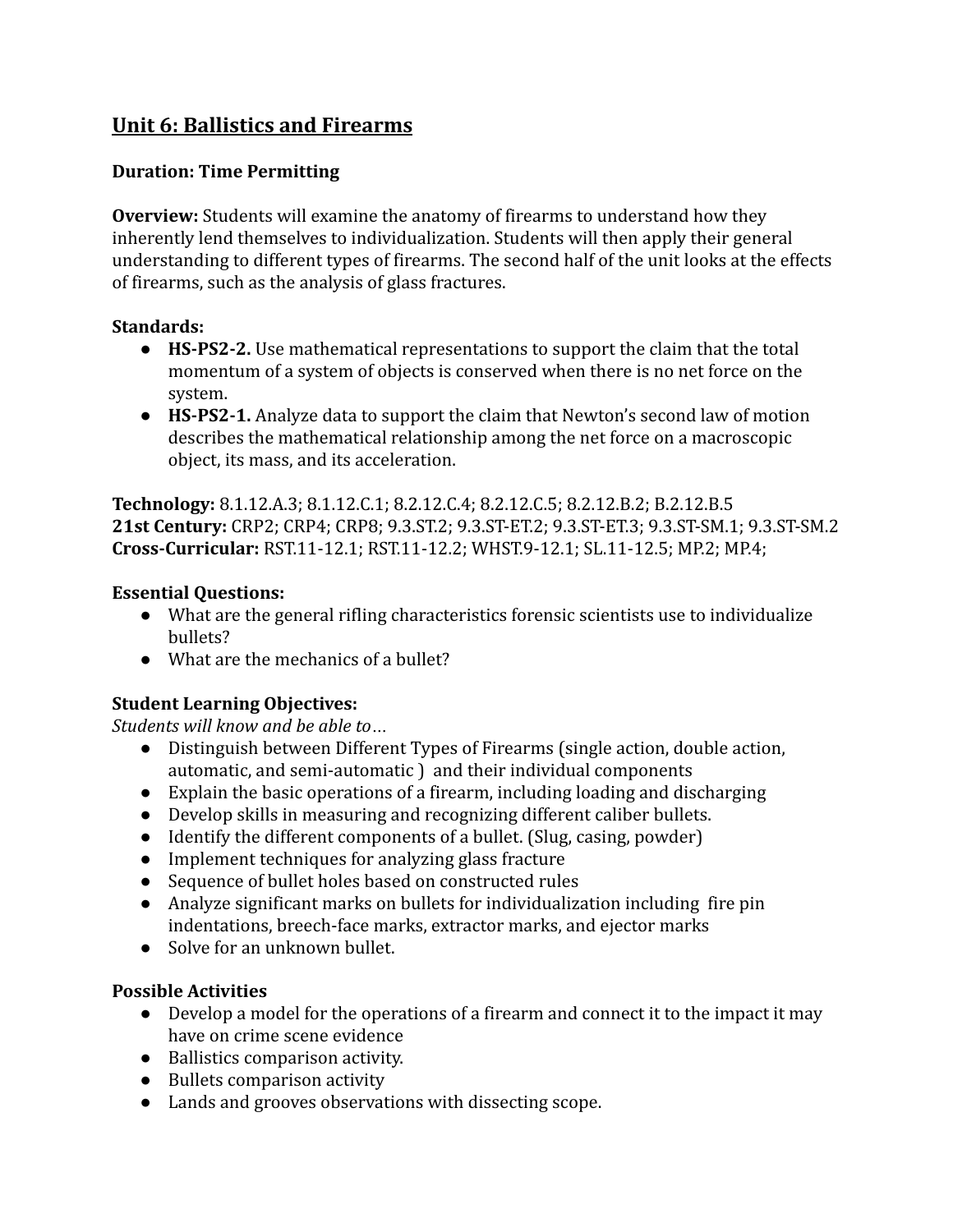- Conduct Glass Fracture Analysis
	- Observe and sketch glass with bullet holes
	- Establish sequence and surface of bullet holes
	- Piece glass fragments together
- Perform a Slug Analysis
	- Identify general rifling characteristics (GRC)
	- Determine the lands and grooves, groove angles, and striation
	- Discuss why these can be individualizing marks
	- Determine which two slugs came from the same gun. (supplied by Mountainside Police Department)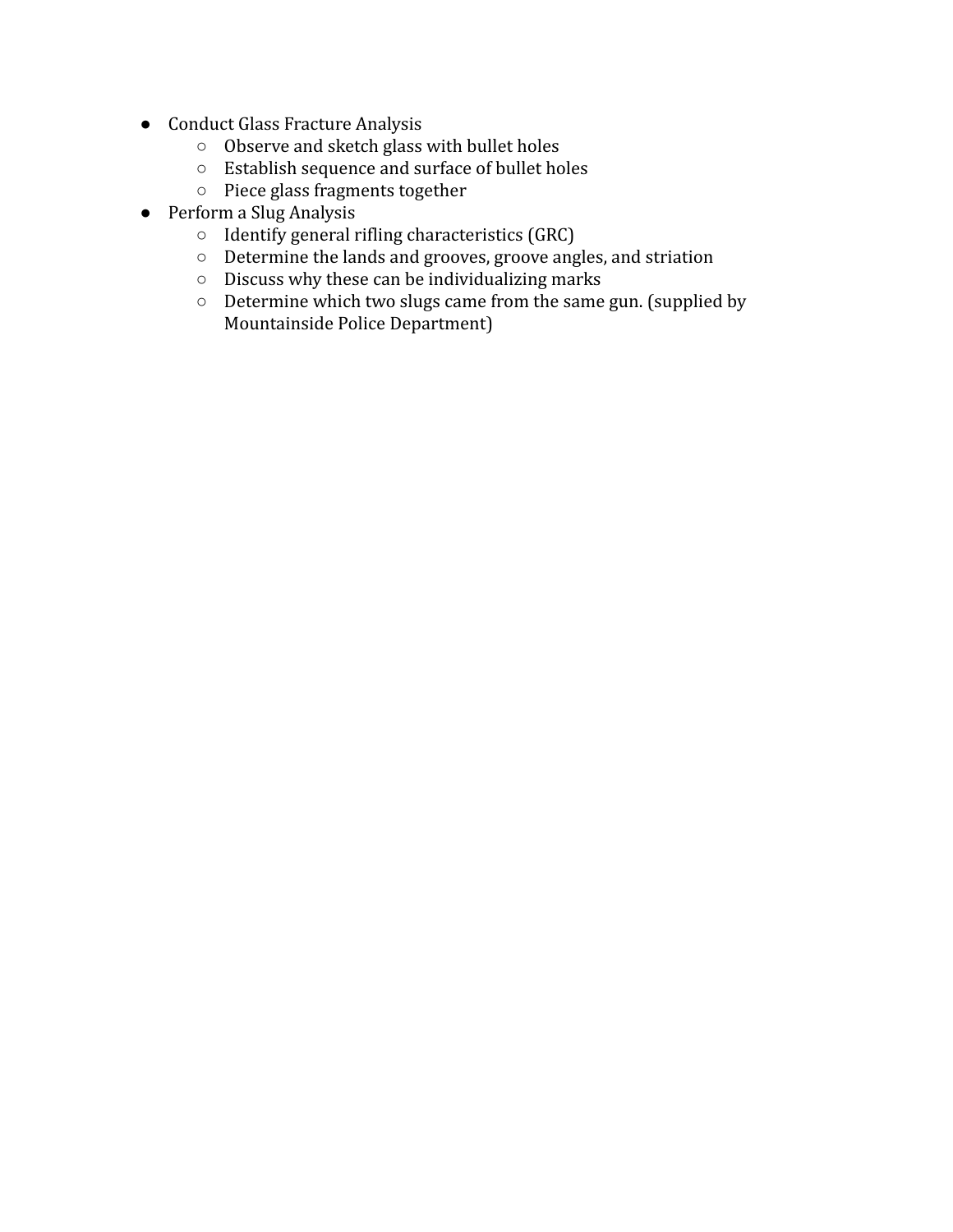### **Unit 7: Tool Mark Analysis**

#### **Duration: Time Permitting**

**Overview:** Students will look at non-traditional weapons and examine ways that forensic specialists determine what has been used. This includes looking at impact, markings, and characteristics (i.e. mass, material, etc.)

#### **Standards:**

● **HS-PS2-1.** Analyze data to support the claim that Newton's second law of motion describes the mathematical relationship among the net force on a macroscopic object, its mass, and its acceleration.

**Technology:** 8.1.12.A.3; 8.1.12.C.1; 8.2.12.C.4; 8.2.12.C.5; 8.2.12.B.2; B.2.12.B.5 **21st Century:** CRP2; CRP4; CRP8; 9.3.ST.2; 9.3.ST-ET.2; 9.3.ST-ET.3; 9.3.ST-SM.1; 9.3.ST-SM.2 **Cross-Curricular:** RST.11-12.1; RST.11-12.2; WHST.9-12.1; SL.11-12.5; MP.2; MP.4;

#### **Essential Questions:**

● How can toolmarks left at a crime scene be analyzed and used in forensic science?

#### **Student Learning Objectives:**

*Students will know and be able to…*

- Develop skills in measuring and recognizing different tools and their potential to leave marks.
- Identify the difference between class and individual toolmarks.
- Solve for an unknown toolmark left in a piece of wood (hammer, screwdriver, and pliers).

#### **Possible Activities**

● Toolmark comparison activity.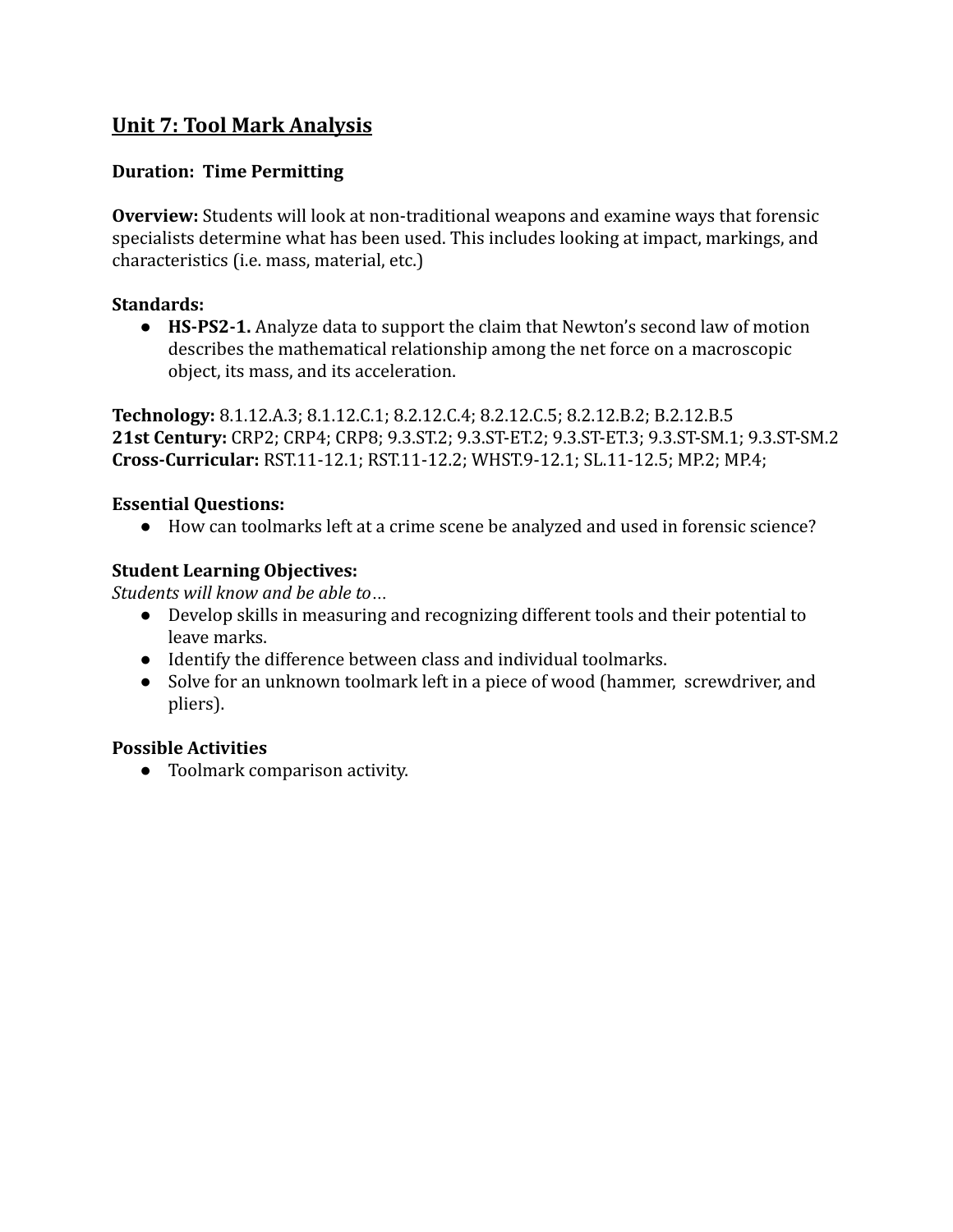# **Unit 8: Forensic Serology and Blood Spatter**

#### **Duration: 2 weeks**

**Overview:** Students look at the different ways that blood spatter data can be used to determine the details of a crime. Students will consider limiting factors and variables that should be included in this analysis.

**Standards: HS-PS2-1.** Analyze data to support the claim that Newton's second law of motion describes the mathematical relationship among the net force on a macroscopic object, its mass, and its acceleration.

**Technology:** 8.1.12.A.3; 8.1.12.C.1; 8.2.12.C.4; 8.2.12.C.5; 8.2.12.B.2; B.2.12.B.5 **21st Century:** CRP2; CRP4; CRP8; 9.3.ST.2; 9.3.ST-ET.2; 9.3.ST-ET.3; 9.3.ST-SM.1; 9.3.ST-SM.2 **Cross-Curricular:** RST.11-12.1; RST.11-12.2; WHST.9-12.1; SL.11-12.5; MP.2; MP.4;

#### **Essential Questions:**

- What can blood spatter tell us about what happened at a crime scene?
- What components of blood can be used by a forensic scientist?

#### **Student Learning Objectives:**

*Students will know and be able to…*

- Discuss the nature of blood, including the role of antigens and antibodies in determining blood type.
- Demonstrate the effect that drop height and angle has on blood spatter.
- Determine the angle at which a blood drop fell.
- Determine the height the blood drop fell from.
- Recognize that there is a limit to diameter, based on volume
- Determine whether a blood spatter mark was left from blow back or cast off.
- Explain the importance of skeletonization to a Crime Scene Investigation
- Determine the focal point of a blood spatter impact.
- Analyze blood spatter to find point of origin
- Determine the difference between a swipe and a wipe.

- Blood spatter lab. Stations addressing each of the student learning objectives.
- Research a case where blood spatter was used as evidence.
- Revisit the OJ Simpson case study for discussion.
- Research Skeletonization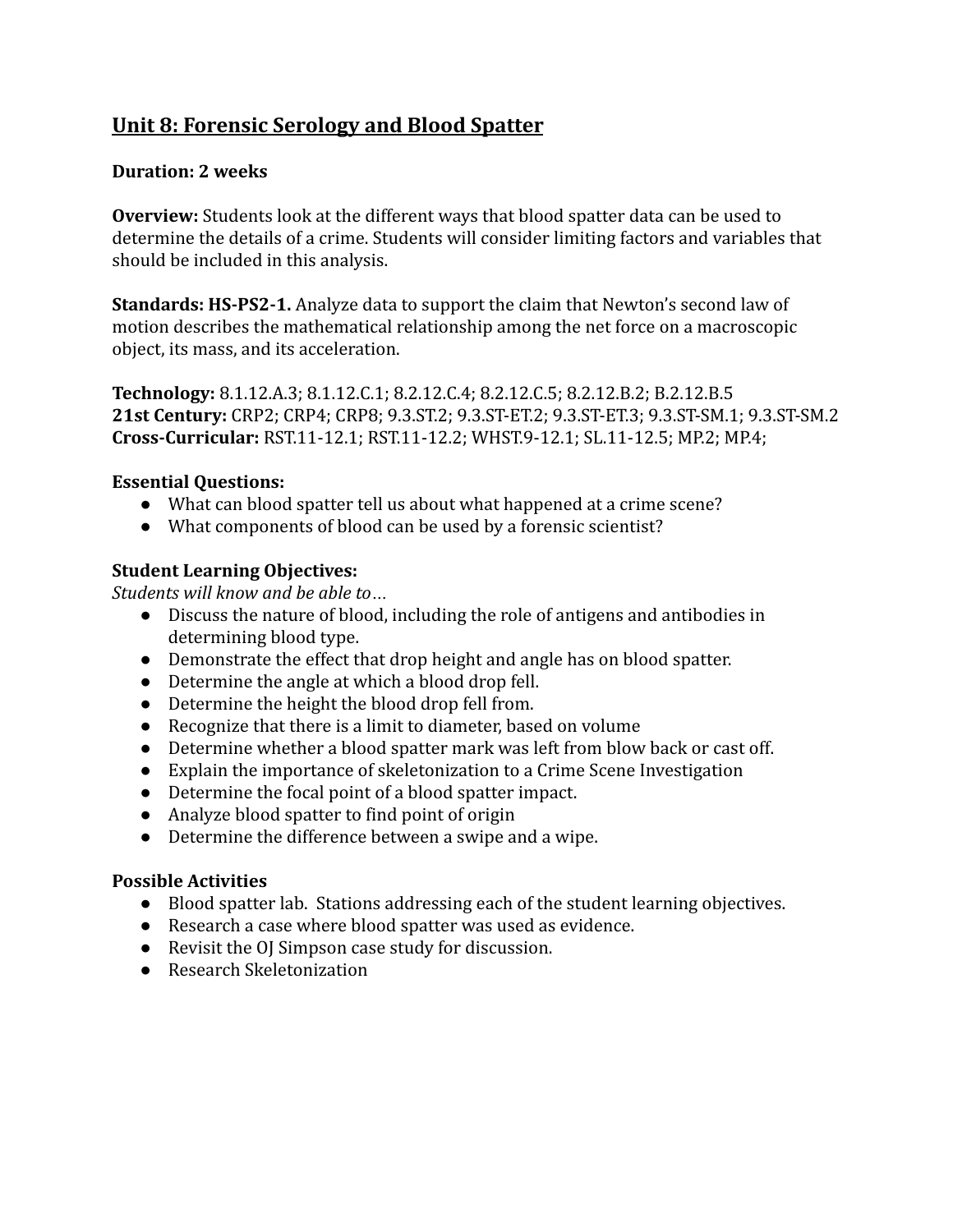### **Unit 9: Forensic Anthropology**

#### **Duration: 2 weeks**

**Overview:** Students will use different body parts to determine information about an organism. They will be able to use patterns of body dimensions to gain information from remains.

#### **Standards:**

- **HS-LS3-1.** Ask questions to clarify relationships about the role of DNA and chromosomes in coding the instructions for characteristic traits passed from parents to offspring.
- **HS-LS4-1.** Communicate scientific information that common ancestry and biological evolution are supported by multiple lines of empirical evidence.

**Technology:** 8.1.12.A.3; 8.1.12.C.1; 8.2.12.C.4; 8.2.12.C.5; 8.2.12.B.2; B.2.12.B.5 **21st Century:** CRP2; CRP4; CRP8; 9.3.ST.2; 9.3.ST-ET.2; 9.3.ST-ET.3; 9.3.ST-SM.1; 9.3.ST-SM.2 **Cross-Curricular:** RST.11-12.1; RST.11-12.2; WHST.9-12.1; SL.11-12.5; MP.2; MP.4;

#### **Essential Questions:**

- What information can we get from bones and bitemarks?
- What are the relationships between body dimensions?
- What is the difference between bone and cartilage?

#### **Student Learning Objectives:**

*Students will know and be able to…*

- Observe cranial differences and identify patterns between different groups
- Develop a relationship between different body dimensions
- Observe different types of bone and cartilage under the microscope

- Complete the "Sherlock Bones Activity"
- Perform the "Body Dimensions" lab
- Compare bones and cartilage under the microscope
- Complete the "Coloring Anatomy Plates Activity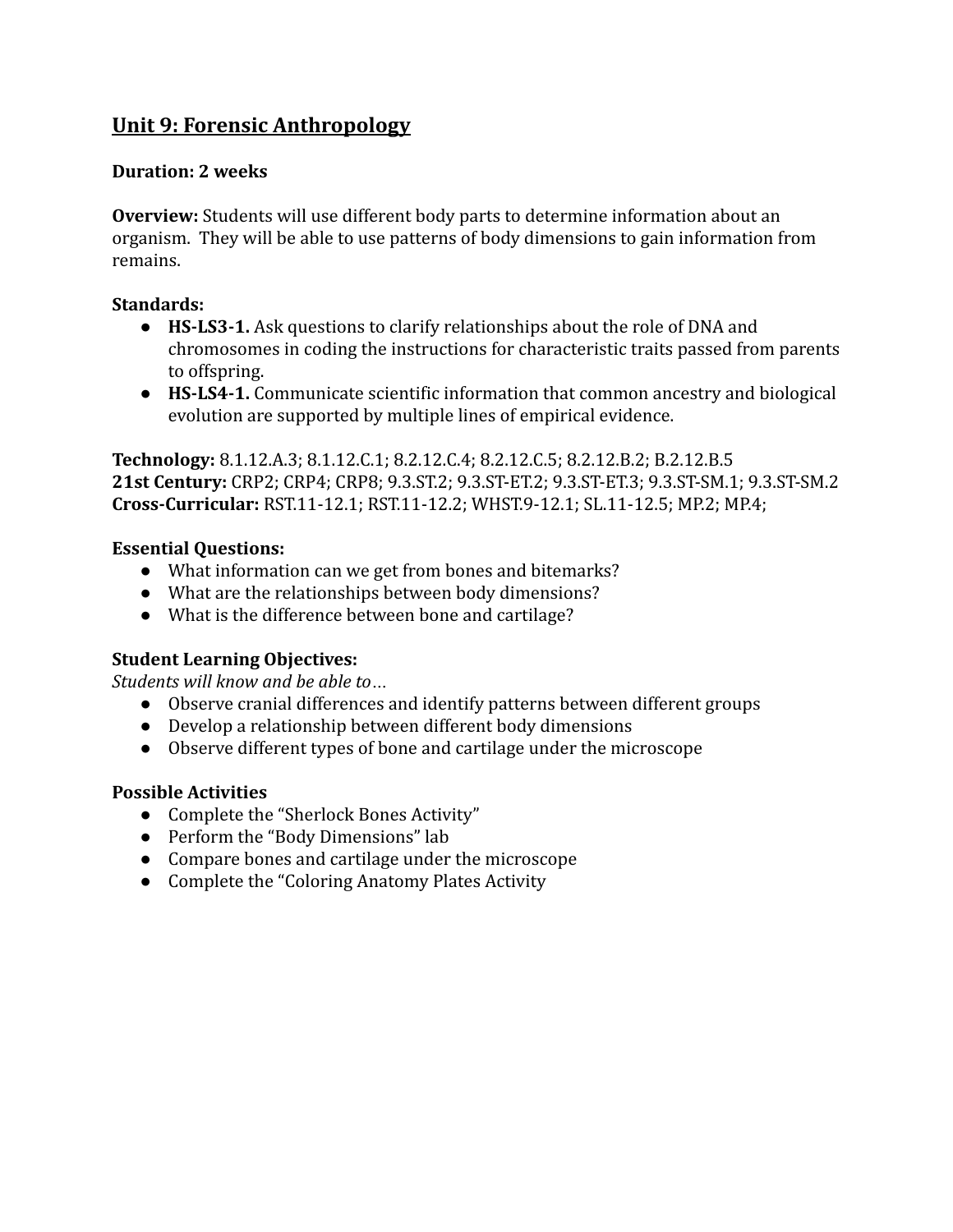### **Unit 10: DNA**

#### **Duration: Time Permitting**

**Overview:** DNA plays an important role in determining identity due to its unique characteristics. Students will look at these characteristics and the technology that has developed to allow for its analysis. The unit culminates with students engaging in DNA profiling and looking at specific case studies where DNA profiling helped to determine victim identity.

#### **Standards:**

● **HS-LS1-1.** Construct an explanation based on evidence for how the structure of DNA determines the structure of proteins which carry out the essential functions of life through systems of specialized cells**.**

**Technology:** 8.1.12.A.3; 8.1.12.C.1; 8.2.12.C.4; 8.2.12.C.5; 8.2.12.B.2; B.2.12.B.5 **21st Century:** CRP2; CRP4; CRP8; 9.3.ST.2; 9.3.ST-ET.2; 9.3.ST-ET.3; 9.3.ST-SM.1; 9.3.ST-SM.2 **Cross-Curricular:** RST.11-12.1; RST.11-12.2; WHST.9-12.1; SL.11-12.5; MP.2; MP.4

#### **Essential Questions:**

- Can DNA evidence alone put you into jail?
- Can DNA evidence alone get you out of jail?

#### **Student Learning Objectives:**

*Students will know and be able to…*

- Describe structure and general function of DNA including the importance of nucleotide sequence.
- Explain the process of PCR (polymerase chain reaction) and how forensic scientists use it.
- Differentiate between RNA and DNA.
- Explain an overview of protein synthesis and the role of mRNA, rRNA, and tRNA
- Explain the process of STR (Short Tandem Repeat) and how forensic scientists use it.
- Research a case where DNA was used as evidence for a conviction.
- Research a case where DNA was used to provide an exoneration or was used to get someone out of jail.

#### **Possible Activities**

- Develop a model of DNA based on it's function
- Use the **[Protein Synthesis Gizmo Simulation](https://www.explorelearning.com/index.cfm?method=cResource.dspDetail&resourceID=442)** to develop the process of protein synthesis
- Complete the [DNA profiling activity](https://www.explorelearning.com/index.cfm?method=cResource.dspDetail&ResourceID=1092) or the offline [activity](https://www.biointeractive.org/classroom-resources/dna-profiling-activity)
- Look at a variety of case studies related to [DNA profiling](https://www.biointeractive.org/sites/default/files/media/file/2021-01/DNA-Profiling-CaseStudies.zip)

### **Unit 11: Profiling and Serial Killers**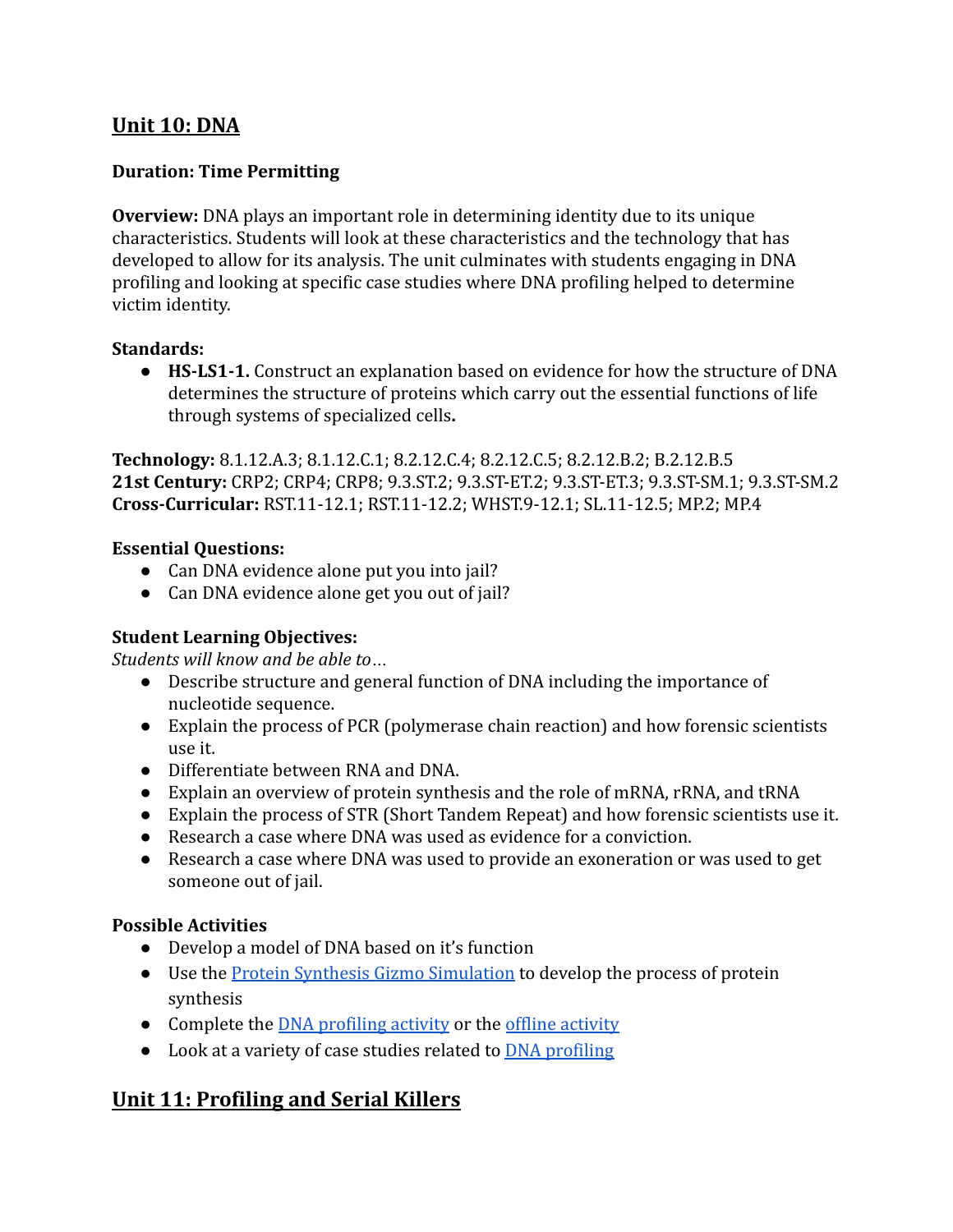#### **Duration: 3 weeks**

**Overview:** Students will learn the methods of profiling, and the pros and cons. They will also conduct research on the types of serial killers. As a case study, students will present research on a particular killer, his or her background, motives, and crimes.

#### **Standards: Standards:**

● **HS-LS2-8.** Evaluate the evidence for the role of group behavior on individual and species' chances to survive and reproduce.

**Technology:** 8.1.12.A.3; 8.1.12.C.1; 8.2.12.C.4; 8.2.12.C.5; 8.2.12.B.2; B.2.12.B.5 **21st Century:** CRP2; CRP4; CRP8; 9.3.ST.2; 9.3.ST-ET.2; 9.3.ST-ET.3; 9.3.ST-SM.1; 9.3.ST-SM.2 **Cross-Curricular:** RST.11-12.1; RST.11-12.2; WHST.9-12.1; SL.11-12.5; MP.2; MP.4;

#### **Essential Questions:**

- What are the methods profilers use to find killers?
- What motives drive a killer?

#### **Student Learning Objectives:**

*Students will know and be able to…*

- Discuss the pathology of a serial killer
- Breakdown the history of profiling
- Examine and evaluate methods and goals of profiling

- Research and present profiling methodologies
- Conduct a Case Study of a Serial Killer
- Research existing profiles of known serial killers
- $\bullet$  Summarize crime $(s)$
- Compare a profile to the person apprehended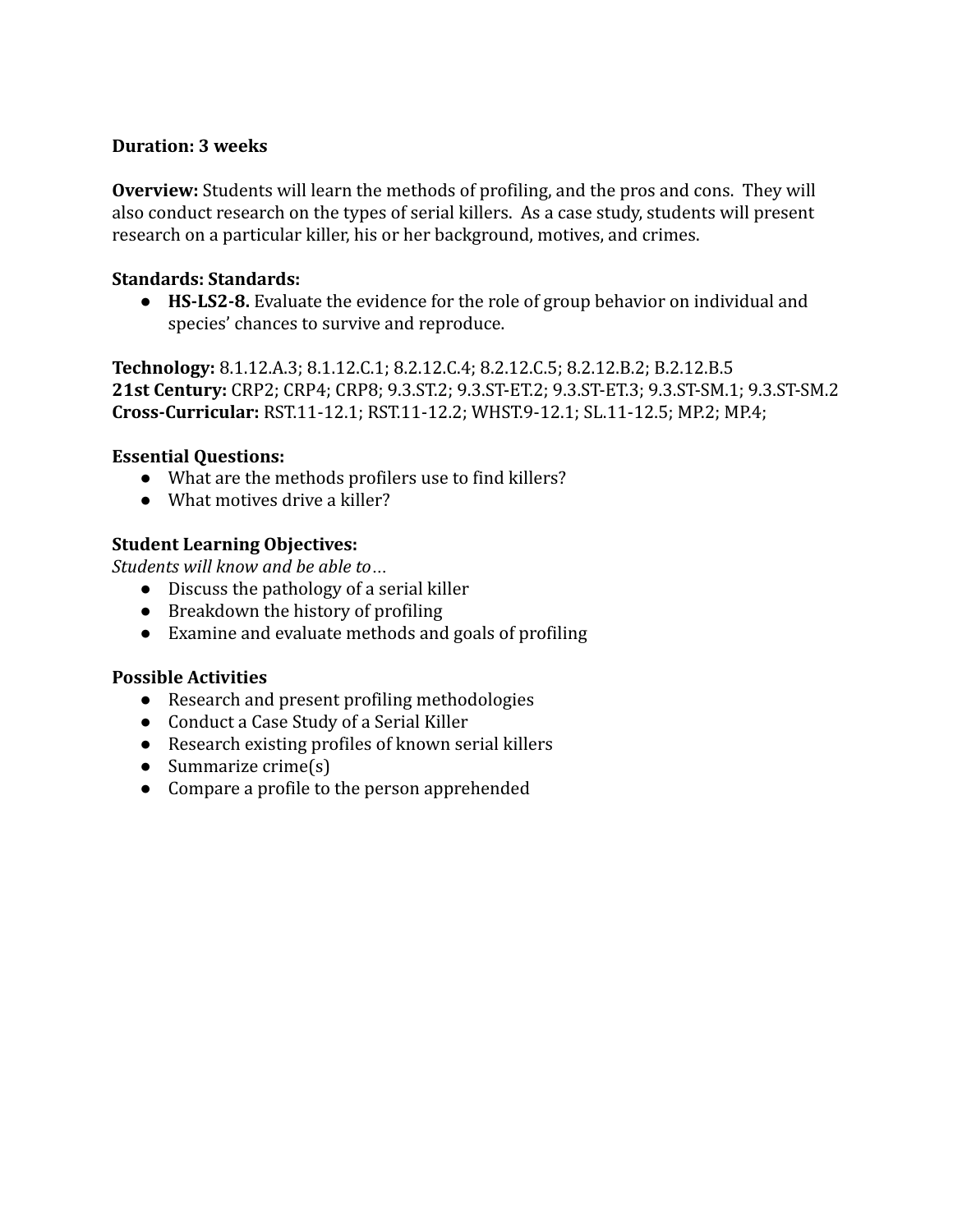### **VOCABULARY FOR FORENSIC SCIENCE**

This is a list of vocabulary, which students will master upon completion of the course:

- 1. Physical evidence.
- 2. Identification of evidence
- 3. Individualization of evidence.
- 4. Crime scene reconstruction.
- 5. Forensic science.
- 6. Physical science unit.
- 7. Biology unit.
- 8. Toxicology.
- 9. Ballistic/firearm analysis
- 10. Tool mark analysis.
- 11. Document examination.
- 12. Forensic pathologist.
- 13. Decomposition.
- 14. Forensic anthropology.
- 15. Forensic entomology.
- 16. Forensic psychiatry.
- 17. Criminal profiling techniques.
- 18. Loop arch whorl patterns.
- 19. Minutia.
- 20. Manufacturing/wear marks
- 21. Cuticle cortex medulla patterns
- 22. Caucasoid mongoloid negroid.
- 23. Serial killer typologies.
- 24. Serial killer motivations.